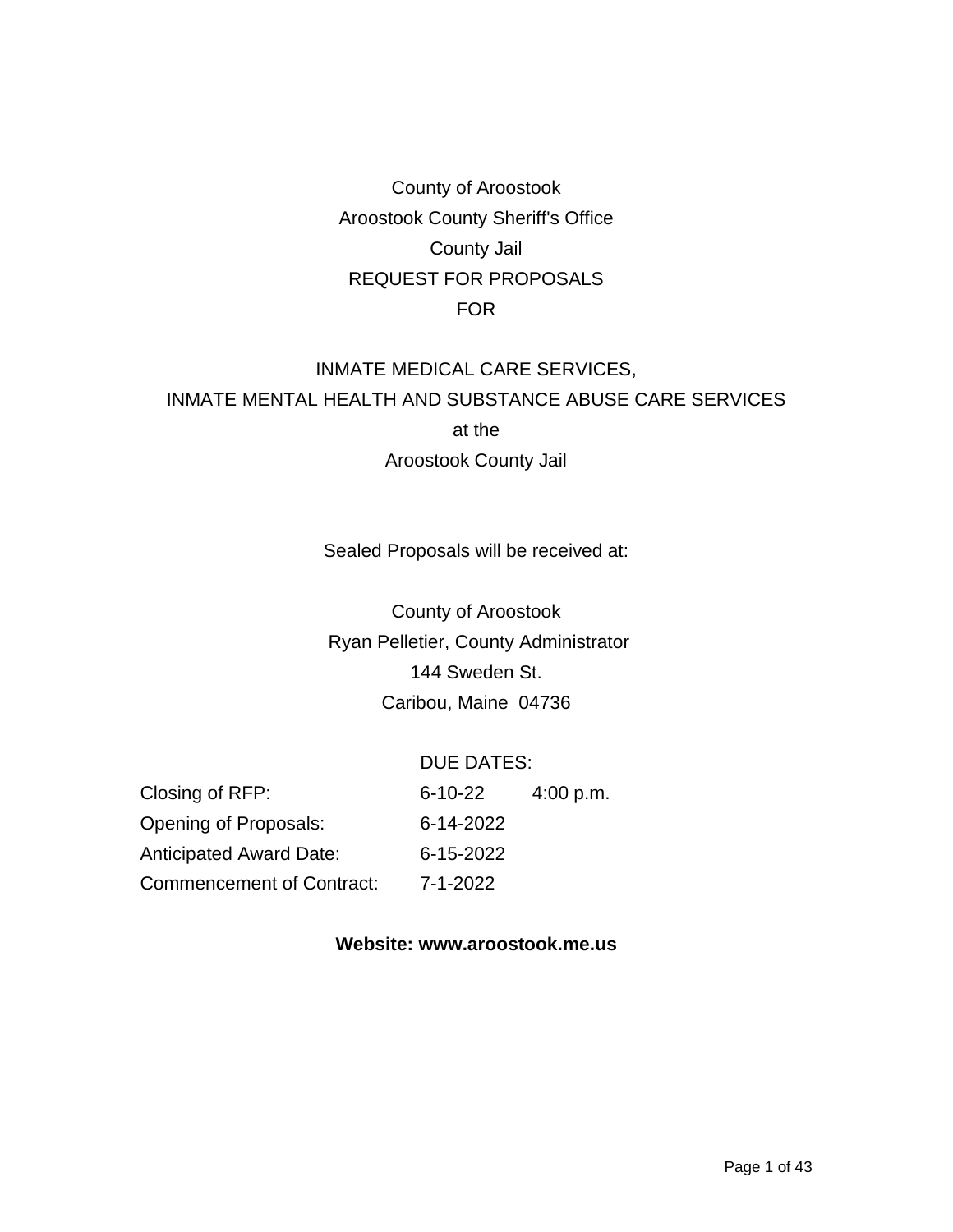## **Table of Contents**

| А. |                                           | <b>Introduction</b>                                    |                    |
|----|-------------------------------------------|--------------------------------------------------------|--------------------|
| 1. | <b>Health Care Services</b>               | page 7                                                 |                    |
|    | a.                                        | <b>Health Care Administration Services</b>             | page 7             |
|    | b.                                        | <b>Adult Medical Services</b>                          | page 8             |
|    | c.                                        | <b>Adult Mental Health Services</b>                    | page 8             |
|    | d.                                        | <b>Adult Substance Abuse Services</b>                  | page 8             |
|    | е.                                        | <b>Pharmaceutical Services</b>                         | page 8             |
|    | f.                                        | <b>Dental Services</b>                                 | page 9             |
|    | g.                                        | <b>Laboratory Services</b>                             | page 9             |
|    | h.                                        | <b>Imaging Services</b>                                | page 9             |
|    | i.                                        | <b>Bio-Waste Management Services</b>                   | page 9             |
|    | j.                                        | <b>Sheriff's Office Staff Services</b>                 | page 9             |
| 2. |                                           | <b>Expected Duration of Contract</b>                   | page 10            |
| 3. |                                           | <b>Projected Population</b>                            | page 10            |
| 4. | <b>Facility Description and Equipment</b> | page 10                                                |                    |
|    | a.                                        | <b>Medical Exam Area</b>                               | page 10            |
|    | b.                                        | <b>Medical Beds</b>                                    | page 11            |
|    | c.                                        | Equipment                                              | page 12            |
| 6. |                                           | Contact for ACJ re: RFP                                | page 12            |
| 7. | a.                                        | <b>Compliance with Standards</b><br><b>Definitions</b> | page 13<br>page 13 |
|    | b.                                        | Purpose of the RFP                                     | page 14            |
|    | C.                                        | Objectives                                             | page 15            |
| В. |                                           | <b>Bid Process and Proposal Procedures</b>             | page 15            |
| 1. | <b>Questions and Clarifications</b>       |                                                        |                    |
| 2. |                                           | Schedule                                               | page 16            |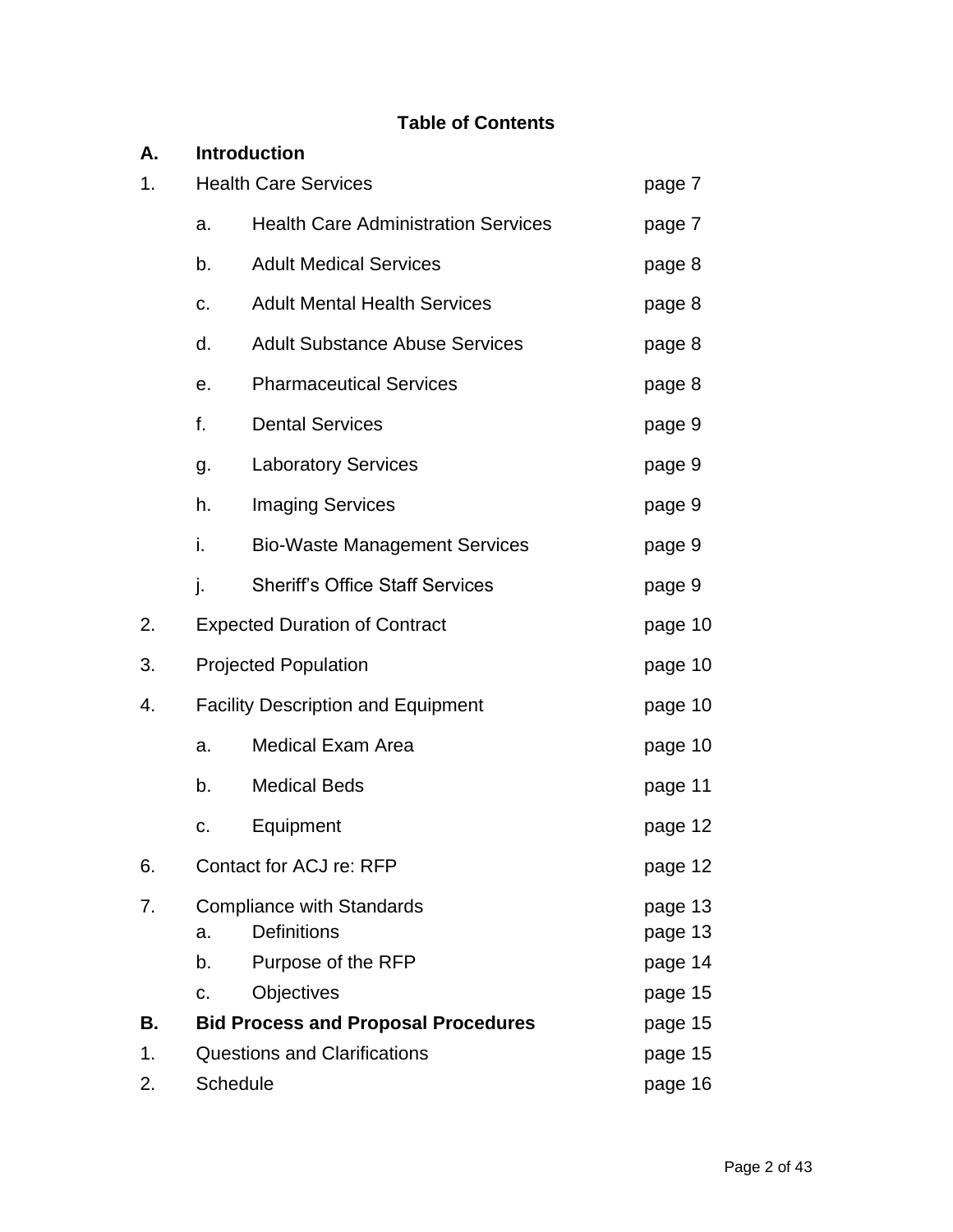| 3.  | Proposals                                       |                                       |                                                     | page 16 |
|-----|-------------------------------------------------|---------------------------------------|-----------------------------------------------------|---------|
| 4.  | <b>Receipt of Proposals</b>                     |                                       |                                                     | page 16 |
| 5.  | Deviation from the Requirements                 |                                       |                                                     | page 17 |
| 6.  |                                                 | <b>Aroostook CountyDiscretion</b>     |                                                     |         |
| 7.  |                                                 | Unacceptable Proposals                |                                                     |         |
| 8.  |                                                 | <b>Right to Reject</b>                |                                                     | page 17 |
| 9.  |                                                 |                                       | <b>Modification of RFP</b>                          | page 17 |
| 10. |                                                 |                                       | <b>Oral Presentation/Interviews</b>                 | page 17 |
| 11. |                                                 | Award                                 |                                                     |         |
| 12. | <b>Trade Secret Confidentiality</b>             |                                       |                                                     | page 18 |
|     |                                                 |                                       | C. Qualifications of the Bidder(s)                  | page 18 |
| 1.  |                                                 | Organizational Purpose and Experience |                                                     |         |
|     | a.                                              |                                       | <b>Health Care Administration Services</b>          | page 19 |
|     | b.                                              |                                       | <b>Adult Medical Services</b>                       | page 19 |
|     | <b>Adult Mental Health Services</b><br>b.       |                                       |                                                     | page 19 |
|     | <b>Adult Substance Abuse Services</b><br>c.     |                                       |                                                     | page 19 |
|     | d.                                              | <b>Pharmaceutical Services</b>        |                                                     |         |
|     | <b>Dental Services</b><br>d.                    |                                       |                                                     | page 19 |
|     | <b>Familiarity with Standards of Care</b><br>е. |                                       |                                                     | page 20 |
| 2.  | Organizational Chart and Information            |                                       |                                                     | page 20 |
| 3.  |                                                 |                                       | <b>Accreditation Experience</b>                     | page 22 |
| 4.  | Insurance                                       |                                       |                                                     | page 22 |
|     | a.                                              |                                       | <b>Liability Insurance</b>                          | page 22 |
|     |                                                 | (i)                                   | Coverage                                            | page 22 |
|     |                                                 | (ii)                                  | <b>Continuing Coverage</b>                          | page 22 |
|     |                                                 | (iii)                                 | Proof / Changes in Coverage                         | page 23 |
|     | b.                                              |                                       | <b>Employee-Related Insurance</b>                   | page 23 |
| 5.  |                                                 |                                       | Responsibility/Compliance with Legal Requirements   | page 23 |
| 6.  | Recruitment                                     |                                       |                                                     | page 23 |
| 7.  | <b>Support to On-Site Personnel</b>             |                                       |                                                     | page 23 |
| 8.  |                                                 |                                       | Supervision of Clinical and Administrative Services | page 23 |
| 9.  | Licensing                                       |                                       |                                                     | page 23 |
| 10. | <b>Commencement of Services</b>                 |                                       |                                                     | page 24 |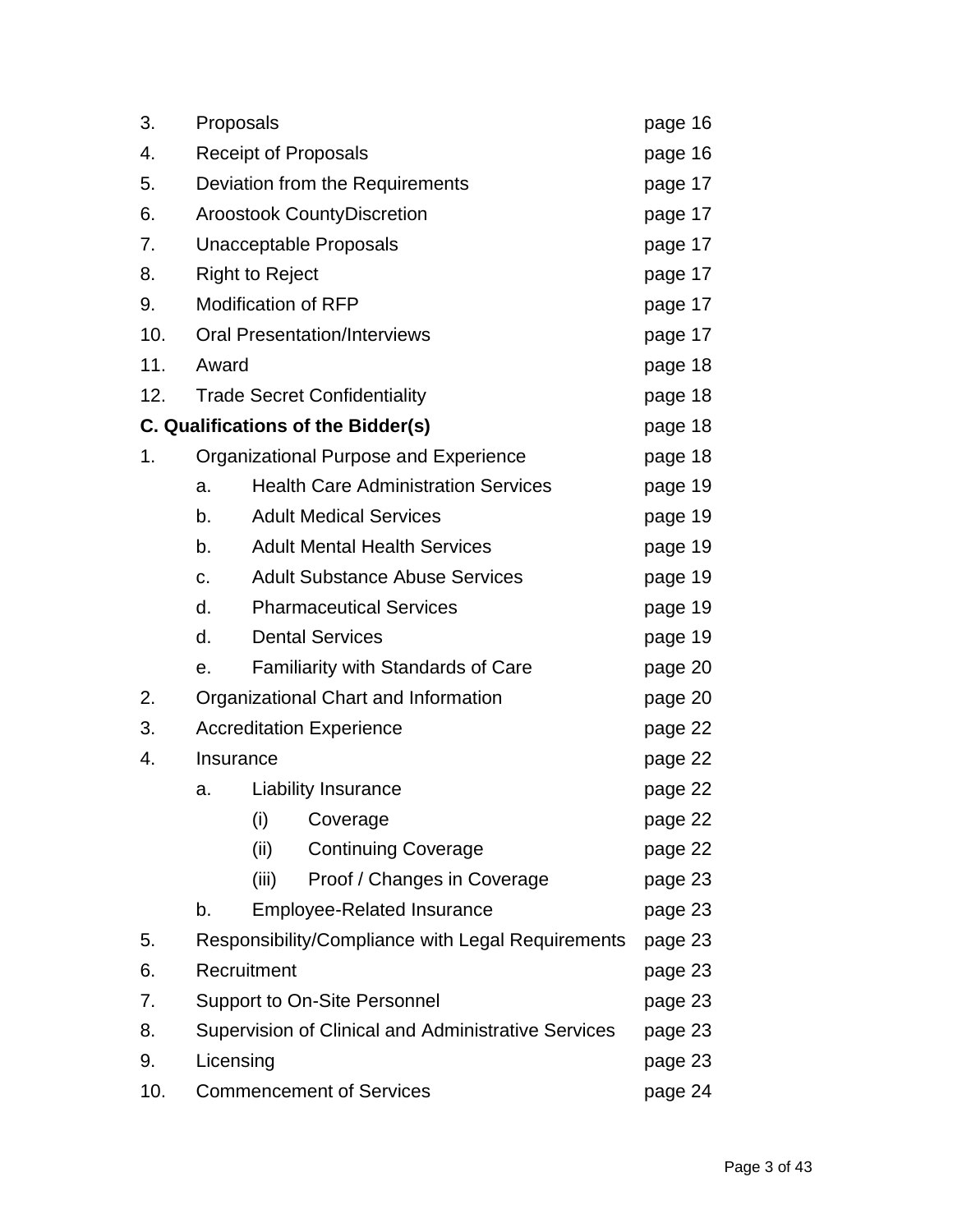| 11. | <b>Transition Plan</b>                    |                                                       | page 24 |
|-----|-------------------------------------------|-------------------------------------------------------|---------|
| 12. |                                           | Disqualification                                      |         |
|     |                                           | <b>D. Scope of Services</b>                           | page 24 |
| 1.  |                                           | <b>Service Requirements and Special Conditions</b>    |         |
|     | a.                                        | Intent                                                | page 24 |
|     | b.                                        | Scope of Work and Services                            | page 24 |
| 2.  | <b>Adult Medical Health Care</b>          |                                                       | page 25 |
|     | a.                                        | <b>General Health Care Service Requirements</b>       | page 25 |
|     | b.                                        | <b>Exceptions to Treatment</b>                        | page 25 |
|     | C.                                        | Intake/Booking Screening                              | page 26 |
|     | d.                                        | <b>Initital Health Assessment</b>                     | page 26 |
|     | е.                                        | <b>Comprehensive Health Assessment</b>                | page 27 |
|     | f.                                        | <b>Medical Health Care Services</b>                   | page 28 |
|     | g.                                        | <b>Medical Service Inpatient</b>                      | page 28 |
|     | h.                                        | <b>On-Call Services</b>                               | page 28 |
|     | i.                                        | <b>Medical Detoxification Services</b>                | page 28 |
|     | j.                                        | <b>Consultation/Specialty Services</b>                | page 28 |
|     | k.                                        | <b>Facility Transfer Communications</b>               | page 28 |
|     | I.                                        | <b>Community-Based Care</b>                           | page 28 |
|     | m.                                        | <b>Hospital Care</b>                                  | page 29 |
|     | n.                                        | <b>Forensic Examinations</b>                          | page 29 |
| 3.  | <b>Adult Mental Health Services</b>       |                                                       | page 29 |
|     | a.                                        | <b>Mental Health Assessment</b>                       | page 29 |
|     | b.                                        | <b>Crisis Intervention and Stabilization Services</b> | page 29 |
|     | C.                                        | <b>Psychiatric Medications</b>                        | page 30 |
|     | d.                                        | <b>Emergency and Crisis Response Services</b>         | page 30 |
|     | е.                                        | <b>Case Management Services</b>                       | page 30 |
|     | f.                                        | <b>Suicide Prevention Program</b>                     | page 30 |
|     | g.                                        | <b>Facility Transfer Communication</b>                | page 31 |
| 4.  | <b>Substance Abuse Treatment Services</b> | page 31                                               |         |
|     | a.                                        | <b>Substance Abuse Assessment</b>                     | page 31 |
|     | b.                                        | <b>Coordination with Aftercare</b>                    | page 31 |
|     | с.                                        | Coordination with Aftercare DD Treatment              | page 31 |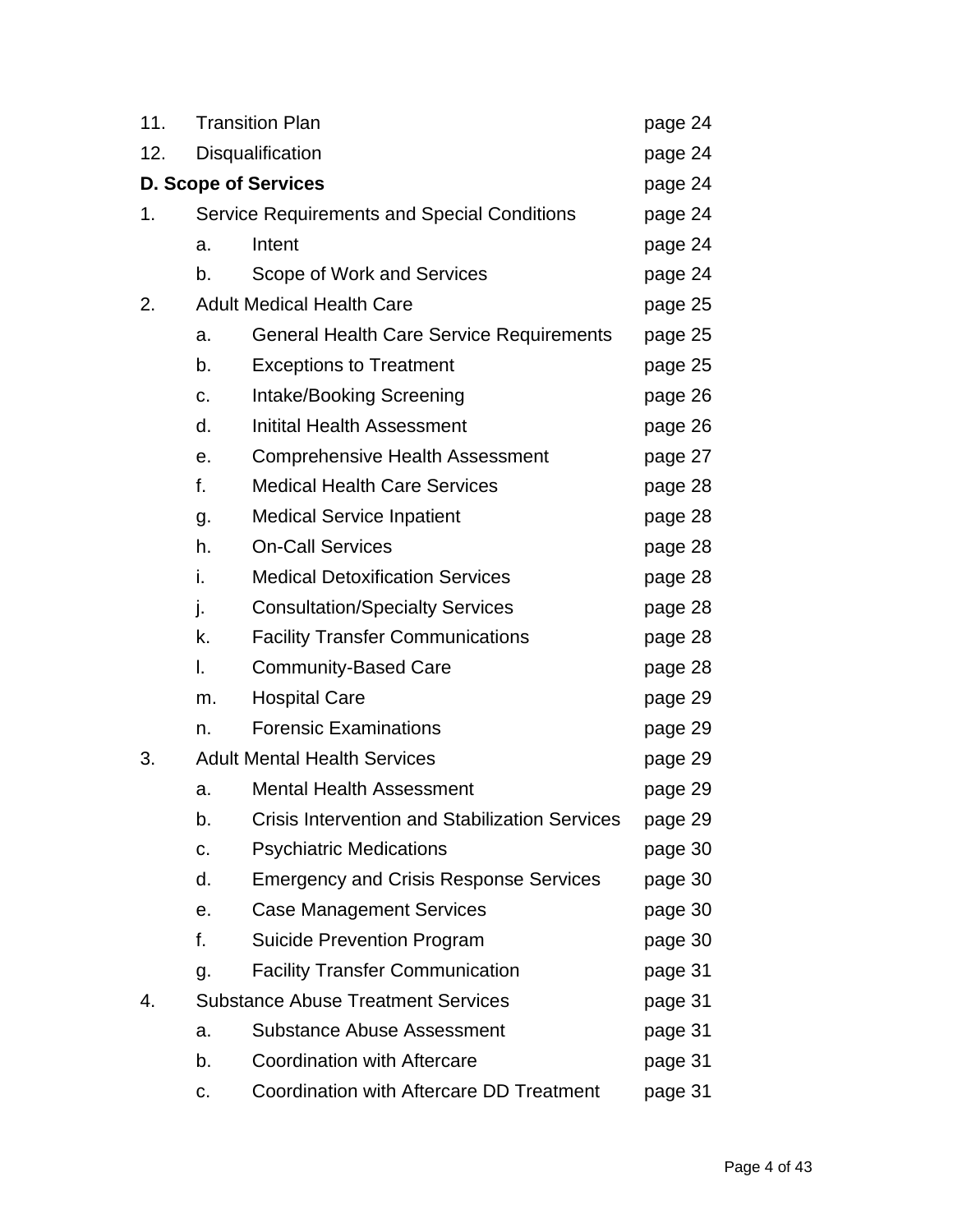|                   | d.                                             | <b>Facility Transfer Communication</b>         | page 31 |
|-------------------|------------------------------------------------|------------------------------------------------|---------|
|                   | е.                                             | <b>Group Treatment</b>                         | page 31 |
|                   | f.                                             | Medically Assisted/Augmented Treatment         | page 31 |
| 5.                |                                                | <b>Dental Treatment Services</b>               | page 31 |
|                   | a.                                             | <b>Essential Services</b>                      | page 32 |
|                   | b.                                             | <b>Emergency Services</b>                      | page 32 |
| 6.                |                                                | <b>Training for Facility Staff and Inmates</b> | page 32 |
| 7.                |                                                | <b>Consultation Services</b>                   | page 32 |
| 8.                |                                                | <b>Health Care Policies and Procedures</b>     | page 32 |
| 9.                | <b>On-Site Services for Staff and Visitors</b> | page 33                                        |         |
|                   | <b>E. Personnel</b>                            |                                                | page 33 |
| 1.                |                                                | <b>Staffing Requirements</b>                   | page 33 |
|                   | a.                                             | <b>Nursing Coverage</b>                        | page 33 |
|                   | b.                                             | <b>Medication Administration</b>               | page 33 |
|                   | c.                                             | <b>Medical Sick Call</b>                       | page 34 |
|                   | d.                                             | <b>Mental Health Services</b>                  | page 34 |
|                   | е.                                             | Administration                                 | page 35 |
|                   | f.                                             | <b>Medical Director</b>                        | page 35 |
| 2.                | Personnel                                      |                                                | page 35 |
|                   | a.                                             | Initial Employment by County Approval          | page 35 |
|                   | b.                                             | <b>Background Investigation</b>                | page 36 |
|                   | C.                                             | <b>Legal Compliance</b>                        | page 36 |
|                   | d.                                             | Written job descriptions                       | page 36 |
|                   | е.                                             | Coverage                                       | page 36 |
| 3.                |                                                | <b>Administrative Responsibilities</b>         | page 36 |
| 4.                | <b>Personnel Policies</b>                      |                                                | page 37 |
|                   | a.                                             | <b>Policies and Practices</b>                  | page 37 |
|                   | b.                                             | Procedures                                     | page 37 |
| 5.                | <b>Orientation and Training</b>                |                                                | page 37 |
| 6.                | Inmate Labor                                   | page 37                                        |         |
| <b>F. Reports</b> |                                                |                                                | page 38 |
| 1.                |                                                | <b>Monthly Utilization and Costs</b>           | page 38 |
| 2.                | Quarterly                                      | page 38                                        |         |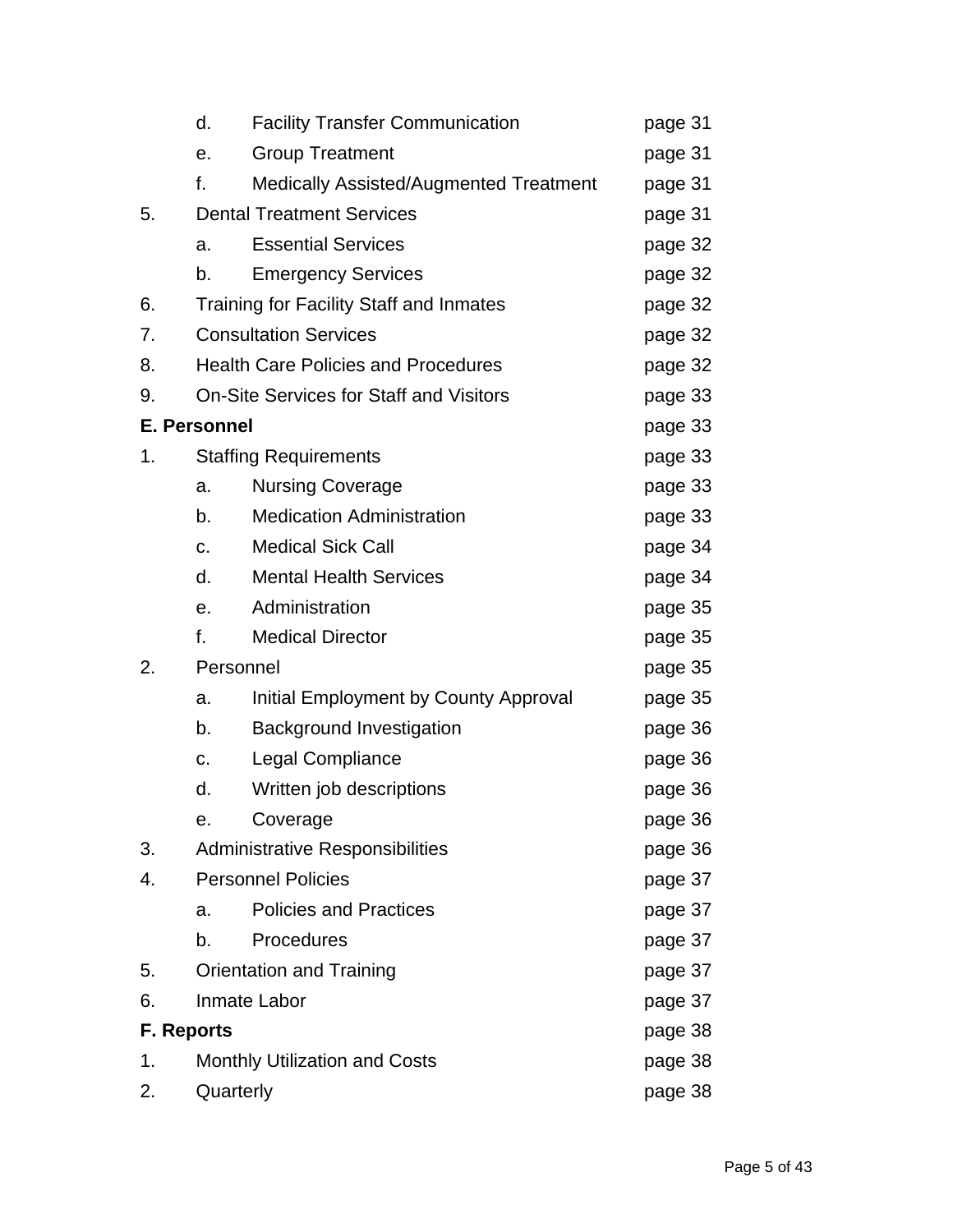| 3. | Annual                                       | page 38 |  |
|----|----------------------------------------------|---------|--|
|    | <b>G. Meetings</b>                           |         |  |
| 1. | <b>ACJ Administration</b>                    | page 38 |  |
| 2. | <b>Health care Staff</b>                     | page 38 |  |
| 3. | <b>Community-Based Providers</b>             | page 38 |  |
|    | <b>H. General Specifications</b>             | page 39 |  |
| 1. | <b>Facility Requirements</b>                 | page 39 |  |
| 2. | <b>Health Care Records</b>                   | page 39 |  |
| 3. | <b>Security Responsibilities</b>             | page 40 |  |
| 4. | <b>First Aid Kits</b>                        | page 40 |  |
| 5. | <b>Quality Assurance and Review Programs</b> | page 40 |  |
| 6. | <b>Audits and Reviews</b>                    | page 40 |  |
| 7. | <b>Preference for On-Site Services</b>       | page 40 |  |
|    | I. Proposed Budget                           | page 41 |  |
| 1. | <b>Base Costs</b>                            | page 41 |  |
| 2. | Co-Payment for Inmates                       | page 41 |  |
| 3. | <b>Third Party Reimbursements</b>            | page 41 |  |
| 4. | <b>Health Care Cost Control</b>              | page 41 |  |
|    | <b>J. Proposal Instructions</b>              | page 41 |  |
| 1. | <b>Proposal Preparation Instructions</b>     | page 41 |  |
| 2. | <b>Proposal Format</b>                       | page 42 |  |
| 3. | <b>Evaluation Criteria</b>                   | page 43 |  |
| 4. | <b>Selection Criteria</b>                    | page 43 |  |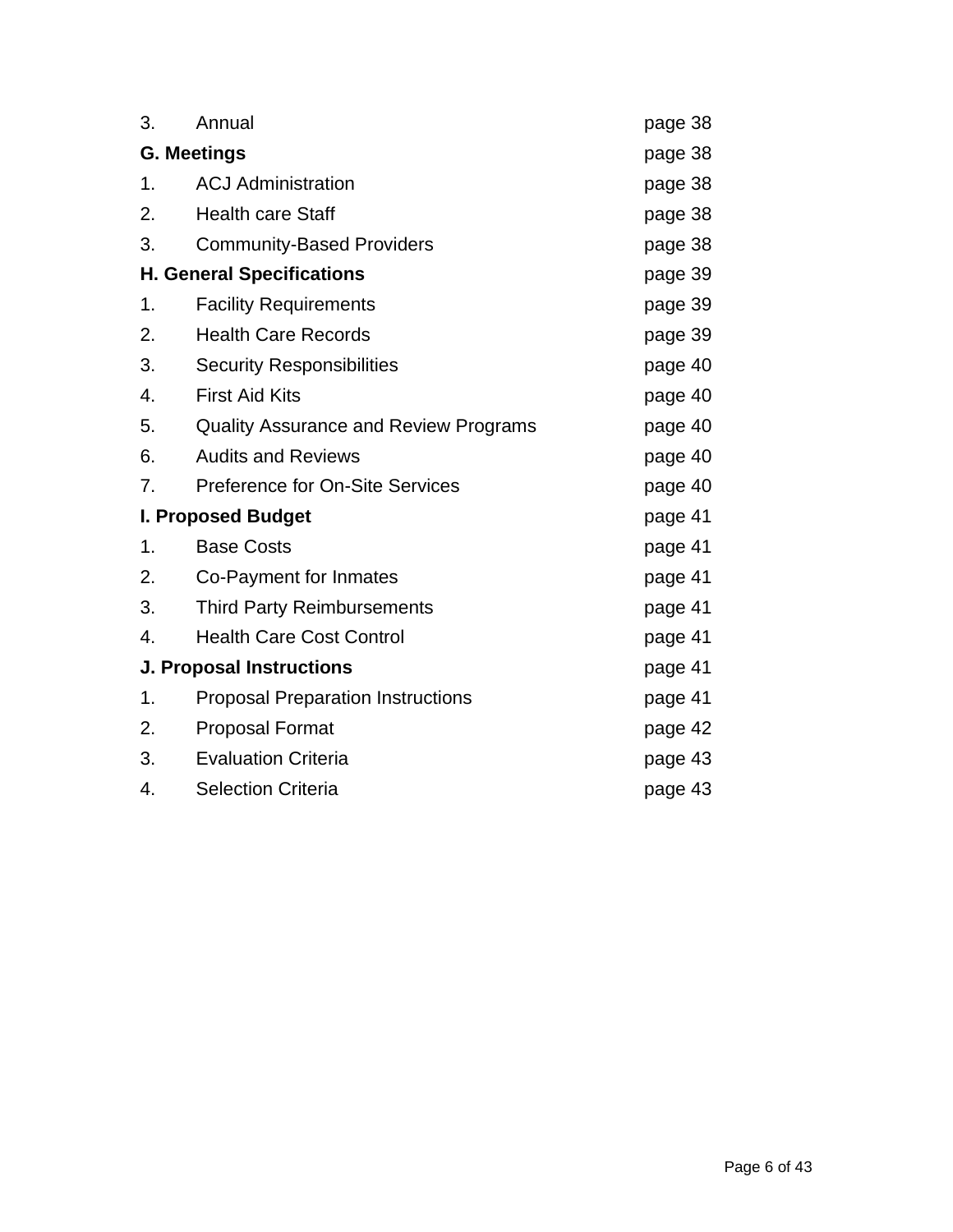# **County Of Aroostook Aroostook County Sheriff's Office County Jail REQUEST FOR PROPOSALS FOR COMPREHENSIVE HEALTH CARE SERVICES**

## **A. Introduction**

The County of Aroostook requests proposals from agencies to provide health service administration, medical, mental health, substance abuse, pharmaceutical, dental services, bio-hazardous waste disposal, first aid related staff training, and immunizations for the 117 bed Aroostook County Jail in Houlton, Maine. Agencies may provide proposals as a single Health authority providing all services or as an agency providing a single area of service. Agencies must clearly state whether the bid is for a single health authority providing all of the services indicated or the bid is for specific elements of comprehensive health care.

This document is a request for proposals. No language contained within is intended to imply contractual language. A separate contract will be developed between Aroostook County and the successful Bidder.

### **1. Health Care Services**

Aroostook County seeks proposals from contractors to provide, subcontract, and manage health service administration, medical, mental health, substance abuse, pharmaceutical, dental services, bio-hazardous waste disposal, first aid-related staff training, and immunizations for the Aroostook County Jail. The Contractor will be the primary Bidder to provide the services and will be responsible for administration, financial management, clinical oversight for the provision of all health care services, and ensuring that the health care services meet or exceed the Maine Department of Correction's Jail standards, Prison Rape Elimination Act standards, and comply with all policies and procedures of the Aroostook County Jail.

The Contractor will be responsible to the Aroostook County Jail and Aroostook County for providing Health care service providers for the Aroostook County Jail. The Contractor is expected to fully integrate and collaborate with community health care service providers to ensure seamless provision of health care services between the community and the jail.

The Contractor shall be responsible for supplying medical supplies, contractor forms, inmate medical records as approved by the Maine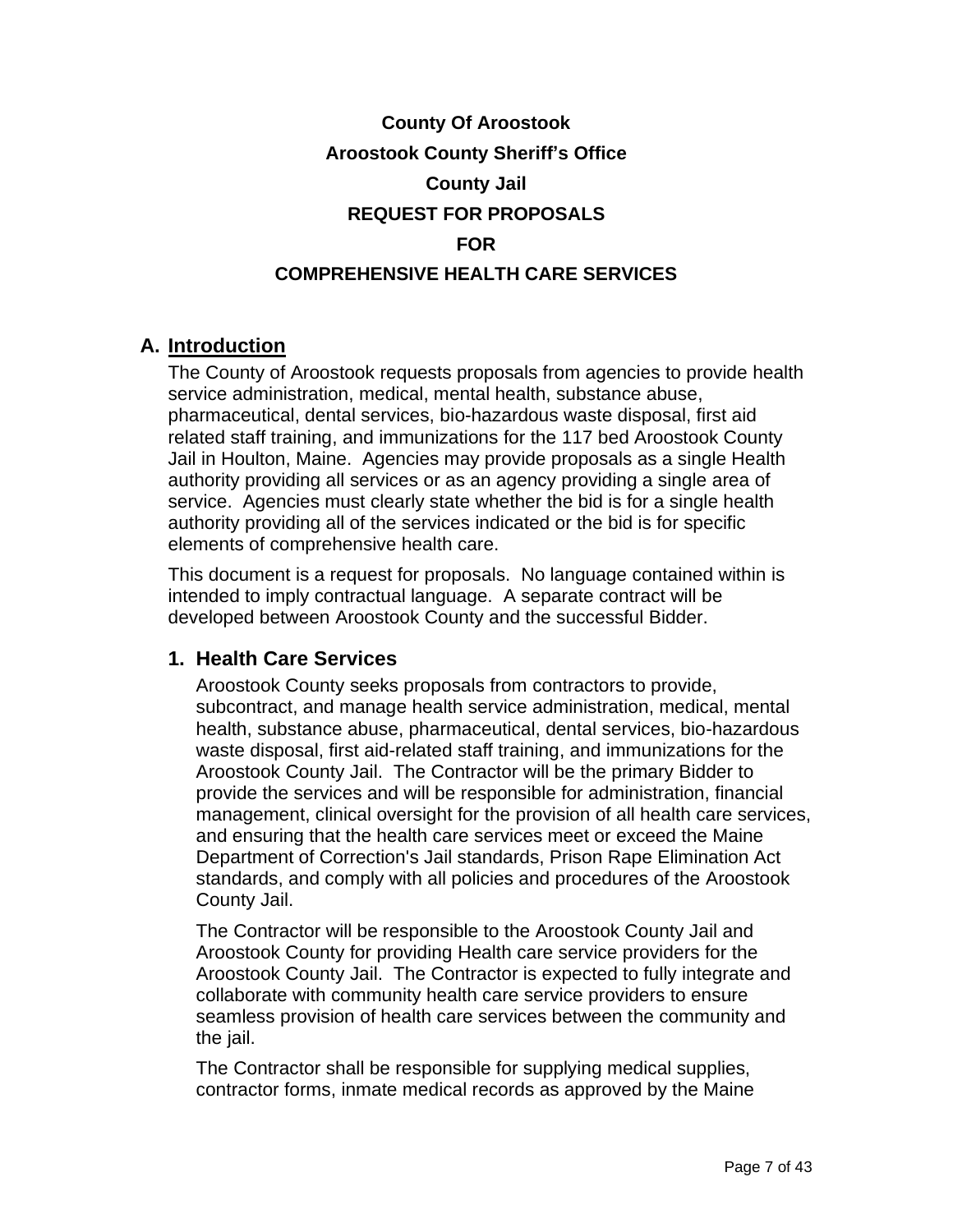Department of Corrections, books, periodicals, dentures, prosthetic devices, hearing aids, eyeglasses, frames, and cases. All equipment provided by the Contractor shall be in good working order and shall be maintained and repaired appropriately and at the Contractor's expense.

This RFP requires that any potential subcontractors be an active partner in the proposal by submitting a letter of commitment that outlines the health care services that the subcontractor would provide. Aroostook County reserves the right to approve the provider of any subcontracted services.

This RFP is for the following services: health service administration, medical, mental health, substance abuse, pharmaceutical, dental services, bio-hazardous waste disposal, (first aid and related) staff training, and immunizations. They acknowledge that their Contract will be managed through the designated Health Service Administrator and that any inmate records or records associated with inmate care are the property of Aroostook County Jail.

#### **a. Health Care Administration Services**

The Contractor ensures the provision and coordination of health care administrative services at Aroostook County Jail including:

Inmate Medical Records maintenance for Aroostook County Jail.

Staff and operation records are necessary to provide documentation for standards compliance.

#### **b. Adult Medical Services**

The Contractor ensures the provision of medical services for adult inmates at the Aroostook County Jail.

#### **c. Adult Mental Health Services**

The Contractor ensures the provision of mental health services to adult inmates at the Aroostook County Jail, including crisis services.

#### **d. Adult Substance Abuse Services**

The Contractor ensures the provision of substance abuse services to adult inmates at the Aroostook County Jail, including the provision of medically assisted or augmented treatment services.

#### **e. Pharmaceutical Services.**

Aroostook County reserves the right to enter into a contractual agreement with a qualified pharmaceutical supplier for prescriptive medications for inmates incarcerated at the Aroostook County Jail.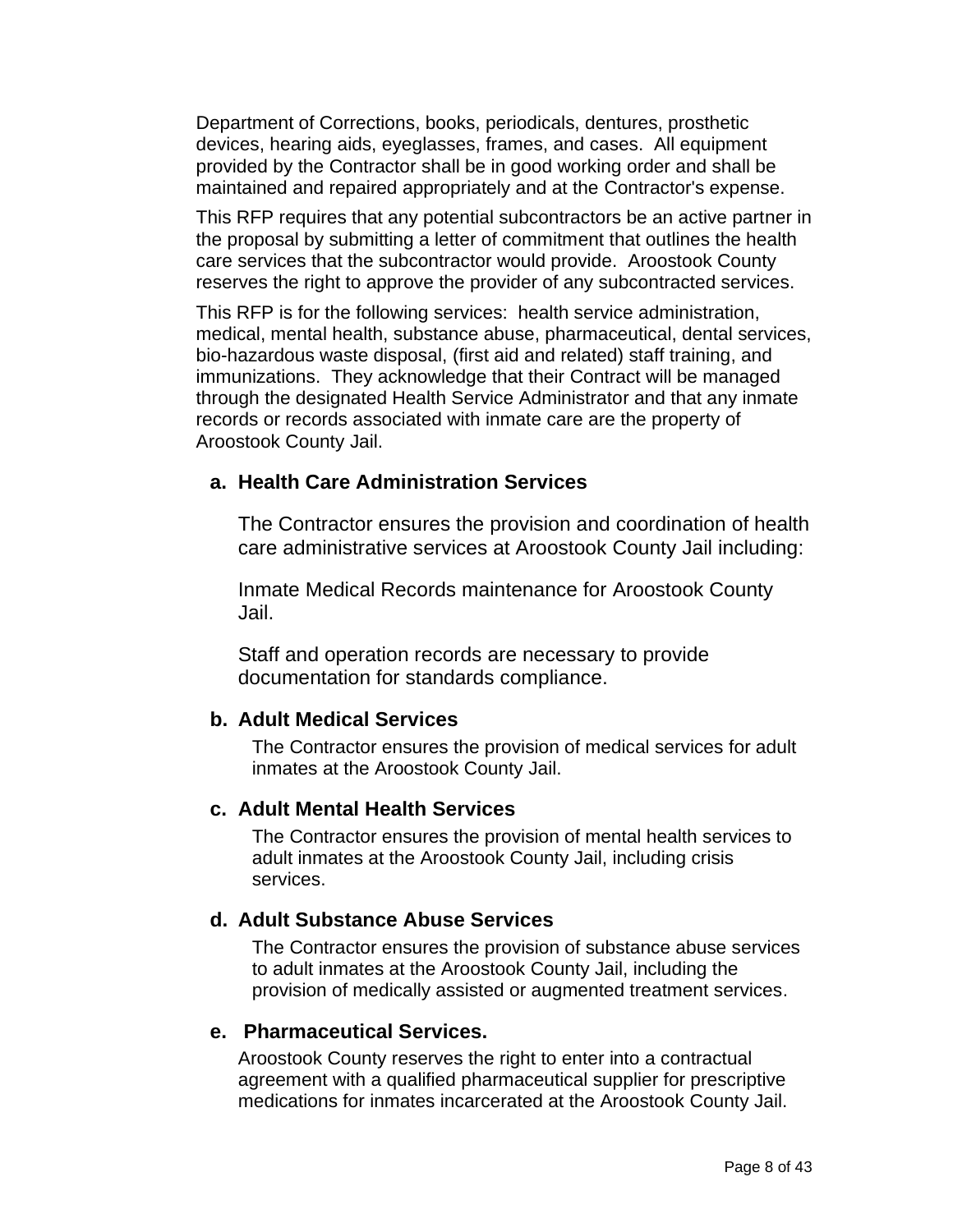The Contractor ensures the provision and coordination of pharmaceutical services to adult inmates at the Aroostook County Jail. The Contractor shall be responsible for returning any medications not used and providing proper credit for those medications.

### **f. Dental Services**

The Contractor ensures the provision of essential dental services to the adult inmates of the Aroostook County Jail.

#### **g. Laboratory Services**

Laboratory services will be the responsibility of the medical Contractor.

#### **h. Imaging Services**

Imaging services will be the responsibility of the medical Contractor.

### **i. Bio-Waste Management Services**

The Contractor will be responsible for the collection and disposal, and cost thereof, of all medical waste that requires special disposal according to federal and state statutes or regulations. Bidders should propose a plan for managing the collection and disposal of medical and hazardous waste. This includes all Bio-waste generated as part of any Sheriff's Office Operation or program.

#### j. Sheriff's Office Staff Services

The Contractor will be responsible for providing the following staff services:

- 1. Annual Influenza inoculations.
- 2. 1<sup>st</sup> Aid/CPR training and certification
- 3. Other medical, mental health, and substance use disorder training to staff as coordinated with Sheriff's Office staff.
- 4. Hepatitis B inoculations
- 5. Emergency testing/inoculations for developing diseases as directed by Maine Center for Disease Control
- 6. Emergency first aid for staff medical emergencies until Emergency Management Services takes over.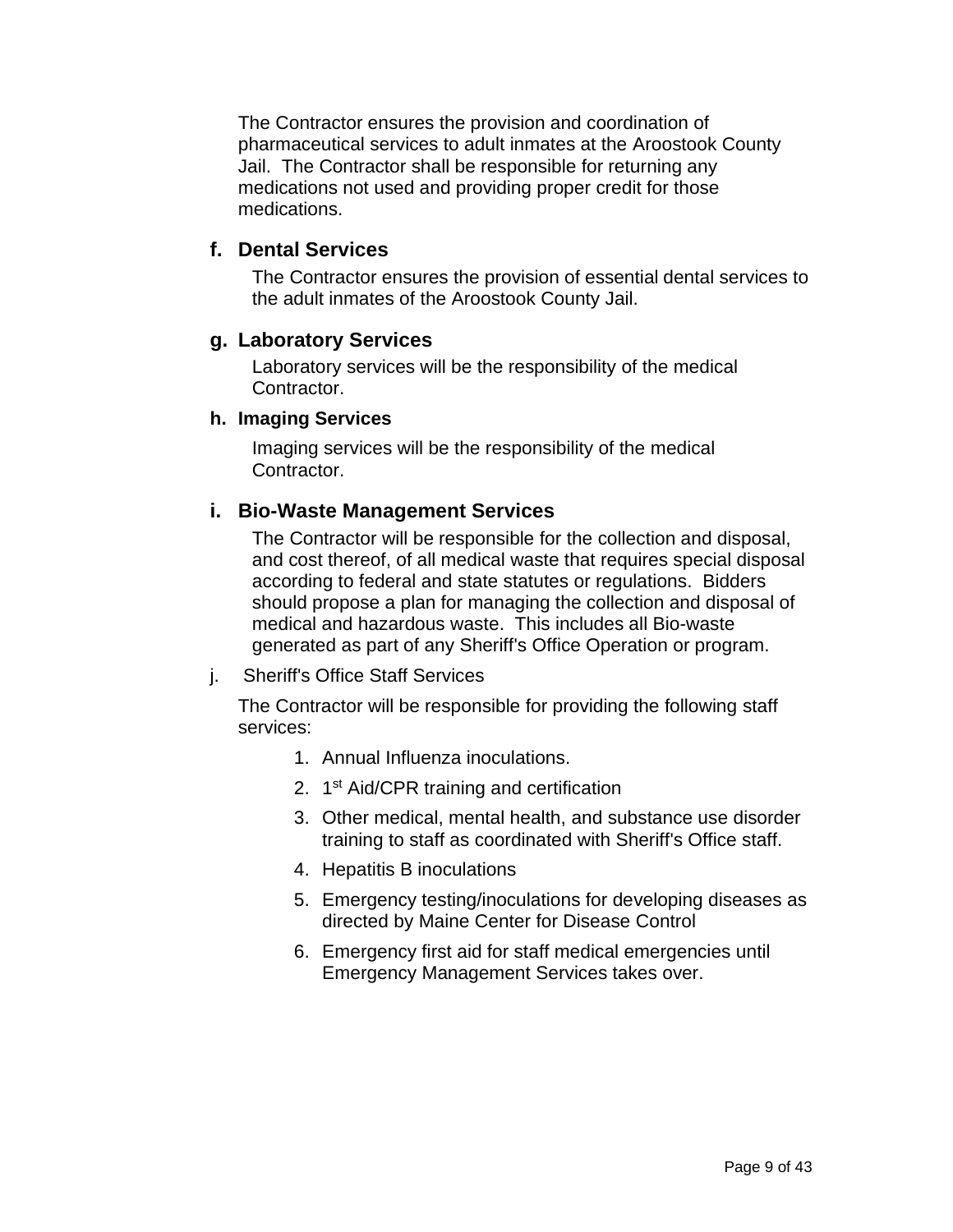### **2. Expected Duration of the Contract**

The initial term of the integrated health care services contract will be 12 months. The Contract will provide optional additional renewal periods of up to two (2) years (12 months each).

### **3. Projected Population**

The Aroostook County Jail's population is highly variable and dependent on various housing contracts with other agencies. It is the intent that any contracts resulting from this RFP do not limit Aroostook County from entering into outside housing contracts in any way.

Aroostook County Jail's average daily population for 2021 is 94, and the average daily population for 2022 is 102.

The daily population rises and falls quickly. We have had as many as 135 in jail and as low as 68 in the last two years. The ADP numbers above only represent our current experience and are not a projection of the jail's future population. These population numbers are only projections and have been made to assist with the RFP process.

#### **4. Facility Description and Equipment**.

#### **a. Medical Exam Area**

The medical service area is accessed by inmates either via directed or escorted movement to the clinic area. When inmates are in the medical service area, a staff member will control access and egress from the clinical area.

The major components of the medical service area include the examination rooms, nurse's station, records, and medication storage.

Two exam rooms are provided; one for general exams and sick call and one for specialized treatment. The exam rooms contain lockable cabinets for supplies; a sink; an exam table (one for OB/GYN exams); a wall-mounted aneroid blood pressure cuff, otoscope, and ophthalmoscope; an exam stool; and a writing surface. The specialty treatment room is designed to draw laboratory specimens.

Biohazard material storage space is provided.

A medication storage area has been designed with a secondary locked cabinet for narcotics. Space is provided for cart storage.

Medical records storage is provided adjacent to the nurse's office for all active inmates at the facility and to hold records for inactive inmates. Inactive records of deceased inmates will be entered into a secure area after year.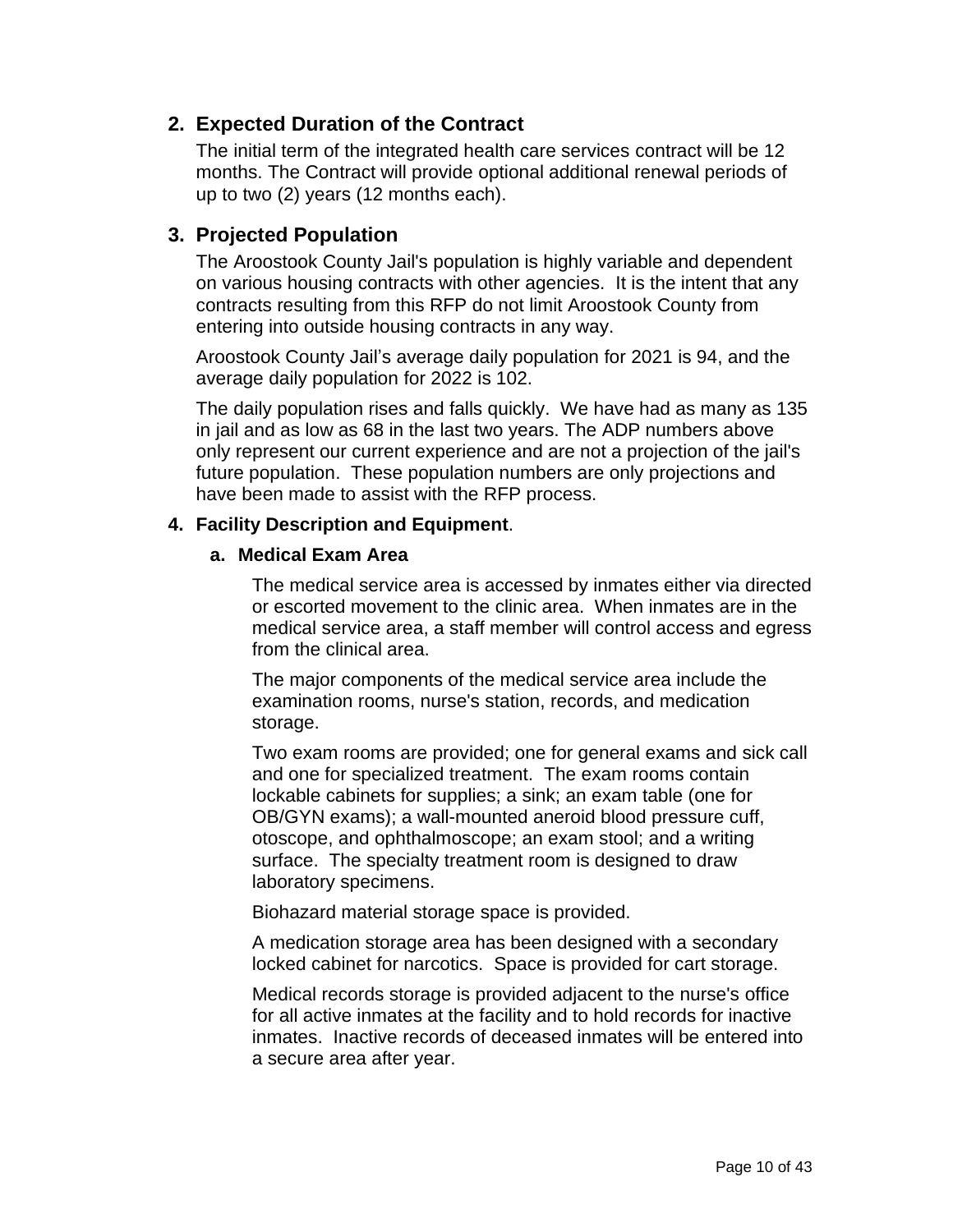In addition to records storage, a charting/physician workspace is equipped with a computer and standard office equipment.

A secure closet provides storage for equipment, supplies, and wheelchair.

#### **b. Equipment**

ACJ will provide the following furniture and equipment:

Workspaces:

- \* Nurse Station/Office
- \* Exam Rooms
- \* Office
- \* Medication Work/Storage Area
- \* Medical Records Room

#### Inmate Seating

Desks Desk Chairs Guest Chairs Book Cases **Computers** Laser Printer Fax Machine Wall or Desk Phones **Shelving** Exam Tables Exam Lamps Exam Stool Trash Cans Medical Beds **Wheelchairs** AED Wall mounted aneroid blood pressure cuff, otoscope & ophthalmoscope

All other health care furniture, equipment, and supplies will be the responsibility of the Single Health Authority.

#### **5. Contact for ACJ re: RFP**

The contact person for the Request for Proposals is:

#### Name: **Commander Craig L. Clossey – Jail Administrator**

#### **Aroostook County Jail**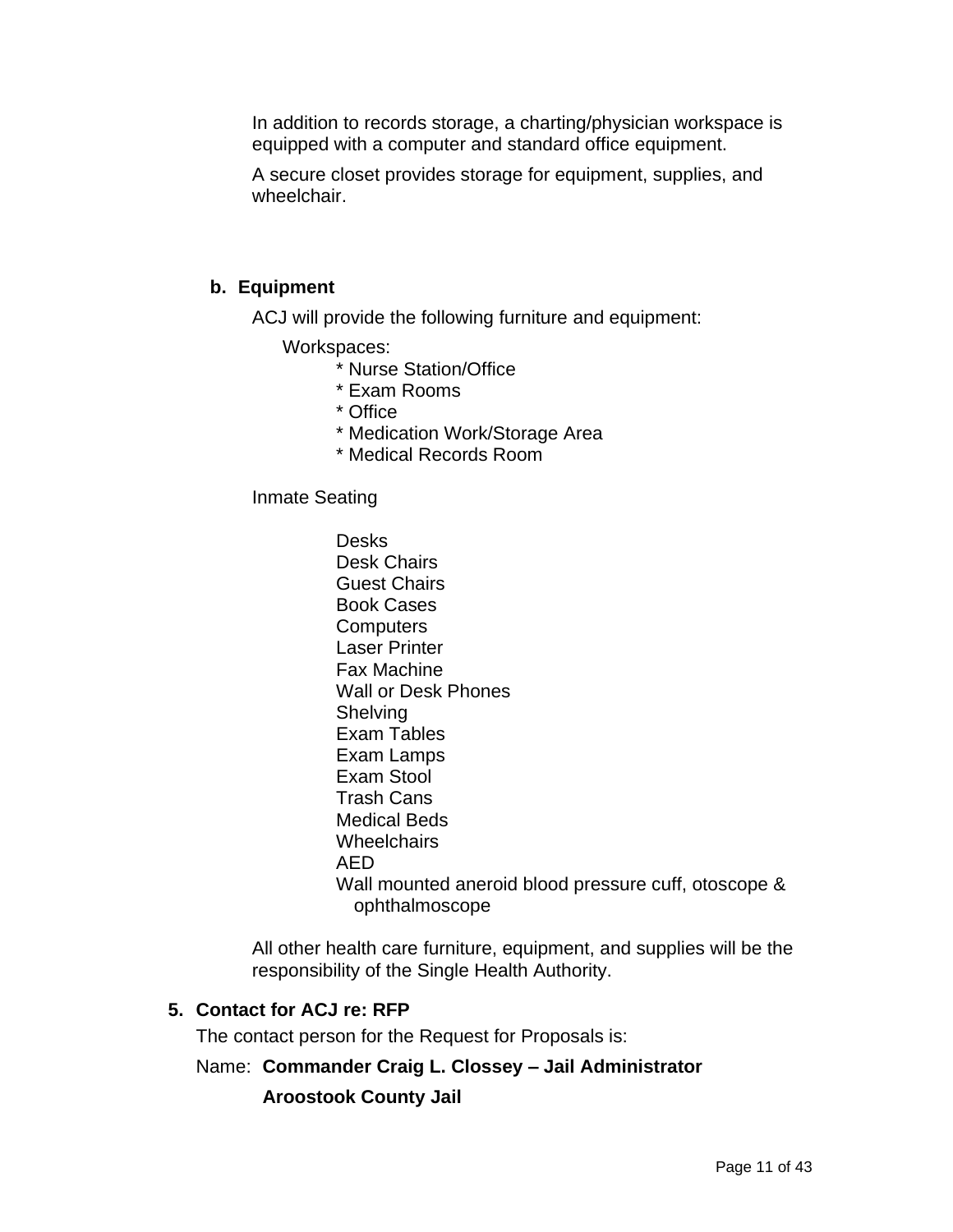#### **15 Broadway St. Houlton, ME 04730**

 **Email: craig.l.clossey@aroostook.me.us**

#### **6. Compliance with Standards**

All health care services must meet or exceed the Maine Department of Correction's Jail Standards, Prison Rape Elimination Act standards.

#### **a. Definitions**

- **I. Bidder:** "Bidder" means the person, firm, or corporation responding to this RFP.
- **II. Closing Time:** "Closing Time" means the closing date, time, and place as set out on the title page of this RFP.
- **III. Contract:** "Contract" means the executed agreement between the County and the Contractor on the terms and conditions set out in the Contract Documents.
- **IV. Contract Documents**: "Contract Documents" means the Contract, The Contractor's Proposal Documents, the RFP, and other documents listed in the Contract.
- **V. Contractor**: "Contractor" means the successful Bidder who enters into a contract with the Authority to provide the Integrated Health Services pursuant to the RFP.
- **VI. Jail Administrator**: "Jail Administrator" means the Administrator of the Aroostook County Jail.
- **VII. DEA**: "DEA" means the United Stated Drug Enforcement Administration.
- **VIII. Essential Services**: "Essential Services" means non-elective health care. Essential services are health care services that, if not provided, would, in the opinion of the Single Health Authority's Medical Director, cause the Inmate's health to deteriorate or cause definitive harm to the Inmate's well-being.
	- **IX. Inmate**: "Inmate" means an adult person in the custody of the Aroostook County Jail. Resident and Inmate are synonymous in this RFP
	- **X. Integrated/Comprehensive Health care Services:** "Integrated Comprehensive Health care Services" means medical, mental health, substance abuse, and dental services.
- **XI. County:** "County of Aroostook"
- **XII. MDOC**: "MDOC" means the Maine Department of Corrections.
- **XIII. NCCHC:** "NCCHC" means the National Commission for Correctional Health Care.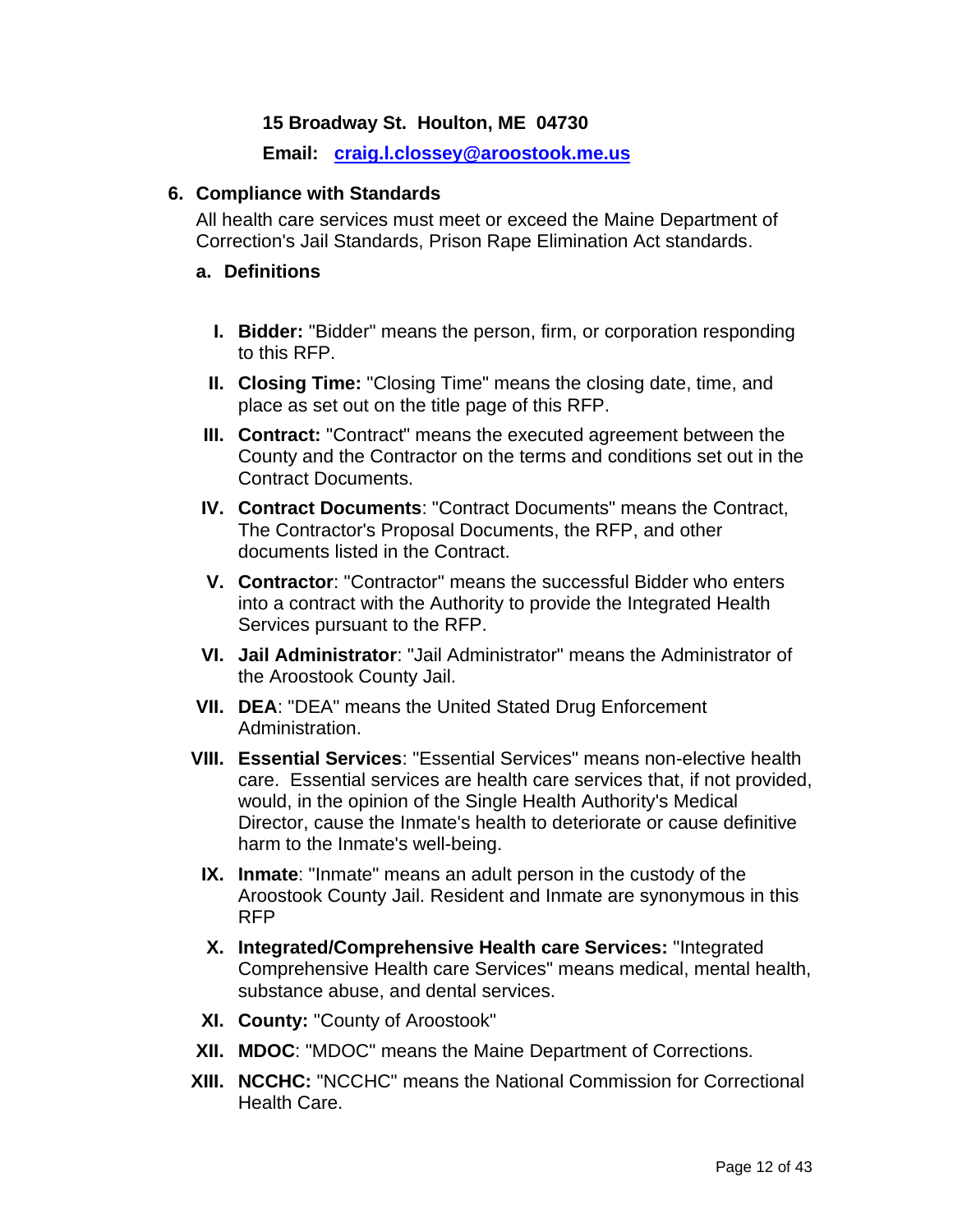- **XIV. PREA:** Prison Rape Elimination Act
- **XV. Proposal**: "Proposal" means the proposal with all accompanying schedules, appendices, or addenda submitted by the Bidder in response to the RFP.
- **XVI. RFP:** "RFP" means this Request for Proposal consisting of all papers bound with or attached to this document. These may include but not be limited to: Addenda (or Addendum, if singular) issued during the RFP process.
- **XVII. Requirements or Services:** "Requirements" or "Services" mean all specifications and requirements set out in any section in the RFP that describe the general requirements that the services, goods, materials, or equipment must meet and the successful Bidder must provide.
- **XVIII. Single Health Authority**: "Single Health Authority" means the successful Bidder who is awarded the Contract to provide integrated health care services; who will be responsible for the administration, financial management, and clinical oversight for the provision of all health care services; and will ensure that the health care services meet or exceed the Maine Department of Correction's Jail Standards Prison Rape Elimination Act Standards-standards of health care.
- **XIX. Special Conditions**: "Special Conditions" means the special conditions, if any, set out in the RFP and elsewhere in the Contract.
- **XX. State**: "State" means the State of Maine.
- **XXI. Subcontractors**: "Subcontractors" means subcontractors, agents, or third parties engaged by the Bidder in connection with providing or supplying the services, goods, materials, or equipment.
- **XXII. ACJ**: "Aroostook County Jail."

## **b. Purpose of the RFP**

Aroostook County is requesting proposals from agencies to provide two proposal formats. Each proposal is required to have tiered pricing based on the service levels listed on pages 8 and 9. One proposal format is all-inclusive. Assuming your agency will provide all the following services, and the second proposal format is for each individual service.

Please provide a separate proposal for each individual service that you wish to provide (assuming that this may be the only service that your agency will provide). If your agency is not capable of providing all the requested service(s), you are not required to submit an all-inclusive proposal. Services to be provided: health service administration, medical, mental health, substance abuse,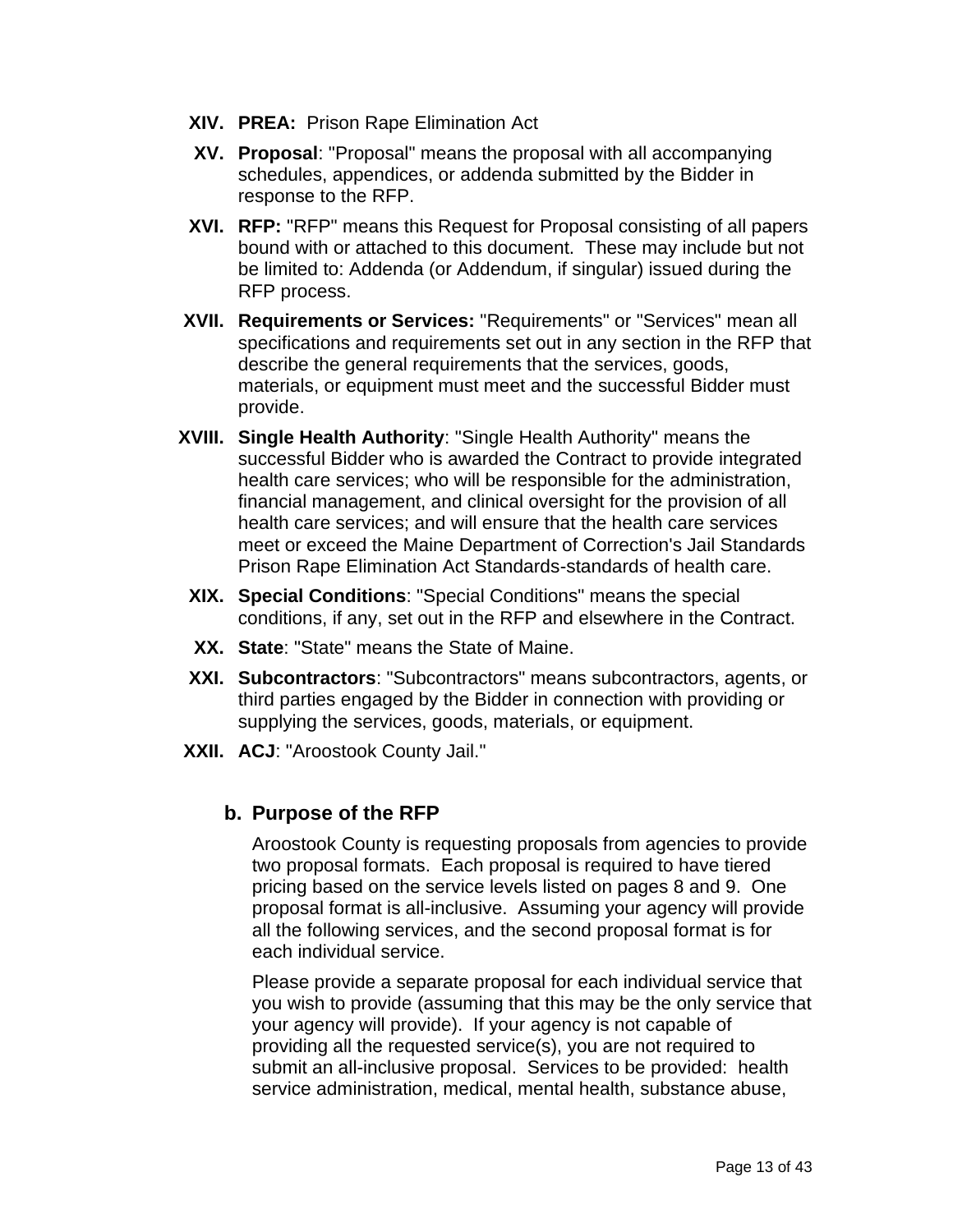pharmaceutical, dental services, bio-hazardous waste disposal, first aid related staff training, and immunizations. This Request for Proposals (RFP) contains the key questions and information requirements for respondents to address. Submissions must fully address all items. It is the intent of the RFP process to receive proposals prepared in accordance with this RFP and consistent with the scope of services required.

Innovative ideas for the management of the Aroostook County Jail inmate health care services will be welcomed. Proposals will be evaluated based on the criteria established within the RFP. The County anticipates receiving all proposals and then negotiating a contract(s) with a bidder(s). The County reserves the right to negotiate any and all fees and contractual terms upon selection of the preferred Contractor.

#### **c. Objectives of the RFP**

- **I.** To collect information necessary for the evaluation of competitive proposals submitted by qualified bidders;
- **II.** To provide for a fair and objective evaluation of proposals;
- **III.** To produce a contract between the successful Bidder(s) and the County that will deliver quality inmate health care services that will meet ACA standards for health care services, PREA, and MDOC jail standards and are consistent with ACJ Policies and Procedures;
- **IV.** To contract with a bidder(s) that maintains an open, collaborative relationship with the County, the Administration, and the staff of ACJ and good working relationships with community health care providers;
- **V.** To operate health care services at full staffing, using professionally trained personnel who are licensed and/or certified in compliance with Maine statutes and/or regulations;
- **VI.** To operate a health services program in a cost-effective manner with full reporting and accountability to the Administrator and the County;
- **VII.** To maintain complete and accurate records of care as required by the Administrator, the County, and the state, and to collect, analyze and report health statistics on no less than a quarterly basis;
- **VIII.** To operate the health services programs in a professional manner with respect for the inmates' right to essential health care services;
	- **IX.** To deliver health care in a manner consistent with the standards established in the health care provider community in which ACJ exists and with the resources available.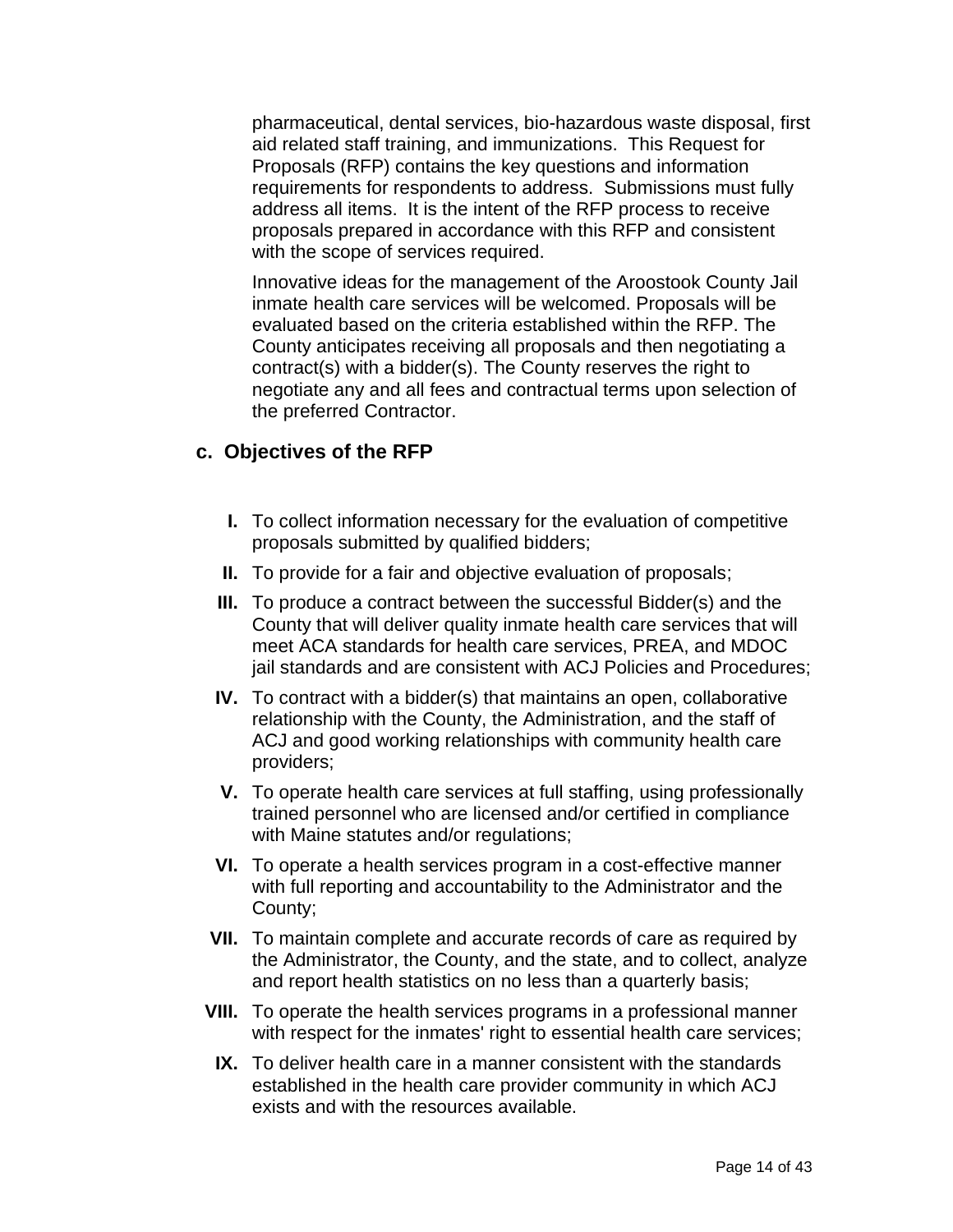## **B. Bid Process and Proposal Procedure**

#### **1. Questions/Clarifications**

Any and all questions concerning the RFP should be addressed to:

Name: **Commander Craig Clossey – Jail Administrator Aroostook County Jail 25 School St Houlton, Maine 04730 Email: [craig.l.clossey@aroostook.me.us](mailto:craig.l.clossey@aroostook.me.us)**

Any matters that are not addressed or that are unclear in this RFP should not be assumed by the Bidder but should be submitted in writing. Written responses to all questions will be posted on the County of Aroostook website (**www.aroostook.me.us**) by DATE**.**

#### **2. Schedule**

| RFP posted on Website:                                     | April 12, 2022 |           |
|------------------------------------------------------------|----------------|-----------|
| Responses to Questions Posted: within 48 hours of receipt. |                |           |
| Closing of RFP:                                            | 05.15.2022     | 4:00 p.m. |
| Opening of Proposals:                                      | XX-XX-XXXX     |           |
| <b>Anticipated Award Date:</b>                             | XX-XX-XXXX     |           |
| <b>Commencement of Contract:</b>                           | TRD            |           |

#### **3. Proposals**

The proposal must address each aspect of the RFP in the order outlined in the RFP and state in detail how on-site and off-site health care services will be provided within the organizational structure and requirements of the RFP. The Bidder must demonstrate an understanding of each task. Each task must be identified along with an explanation of how the Bidder plans to approach the task. A mere restatement of the tasks set forth in the "Scope of Work" sections of this RFP will not be considered responsive. Proposals must be submitted to:

#### **County of Aroostook**

**Ryan Pelletier – County Administrator**

**144 Sweden St.**

**Caribou, Maine 04736**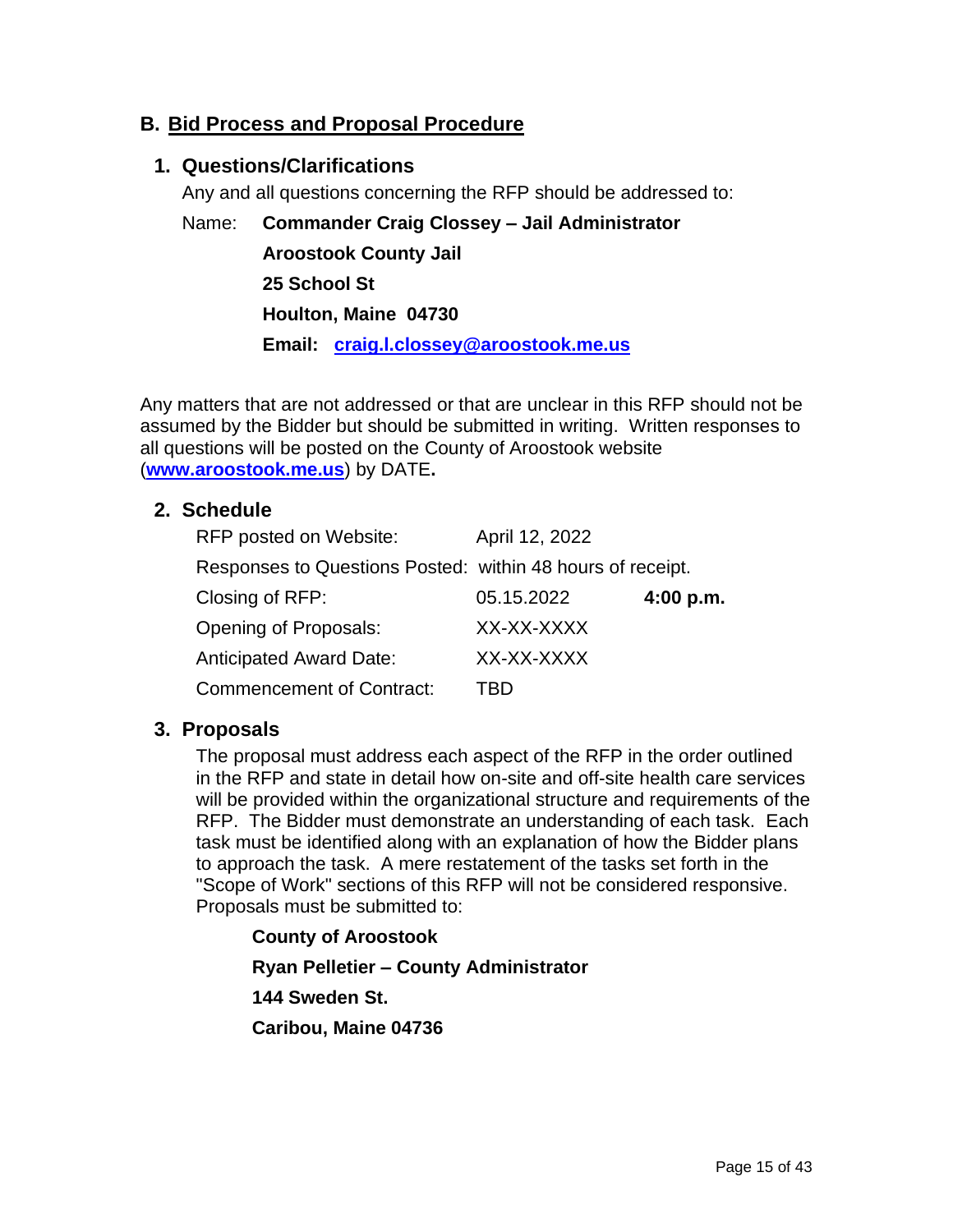## **4. Receipt of Proposals**

All bids shall be submitted in writing, in a sealed envelope or package clearly marked on the outside **ACJ Health Care Services.** Sealed bids shall be received in the Aroostook County Commissioners' Office, 144 Sweden St. Caribou, Maine 04736, no later than **05.15.2022 at 4:00 p.m.** Any proposals received after the scheduled closing time for the receipt of proposals will not be considered and will be returned to the Bidder unopened. The County is held harmless for any delays caused by the U.S. Postal Service or any other delivery service.

The Bidder may withdraw and/or resubmit their proposal at any time prior to the closing time for receipt of proposals.

If alternative Proposals are offered, the Proposals shall be submitted separately in the same format as the initial proposal.

### **5. Deviation from the Requirements**

Any deviation from the requirements or the conditions specified in this RFP must be clearly stated in the Bidder's Proposal. The County will judge what constitutes an acceptable deviation. If no deviations are indicated in the Bidder's Proposal, the County expects the Bidder to be in full compliance with the requirements and conditions as stated herein.

### **6. County Discretion**

A proposal that contains an error, omission, or misstatement, which contains qualifying conditions, or does not fully address all the requirements of this RFP; or otherwise fails to conform to the RFP may be rejected in whole or in part. The County may waive any non-compliance with the RFP, specifications, or any conditions, including the timing of delivery of anything required by the RFP. The County may, at its sole discretion, elect to retain for consideration Proposals that are nonconforming, which do not contain the content or form required by the RFP, or because they have not complied with the process for submission set out herein.

### **7. Unacceptable Proposals**

Proposals received after the Closing Time or in locations other than the address indicated, may not be accepted and will be returned unopened.

Unacceptable proposals, which are opened in error, will not be considered.

Bidders are cautioned to carefully read and follow the instructions stated herein, as the County reserves the right to disqualify any Proposal that fails to meet any of the requirements of this RFP.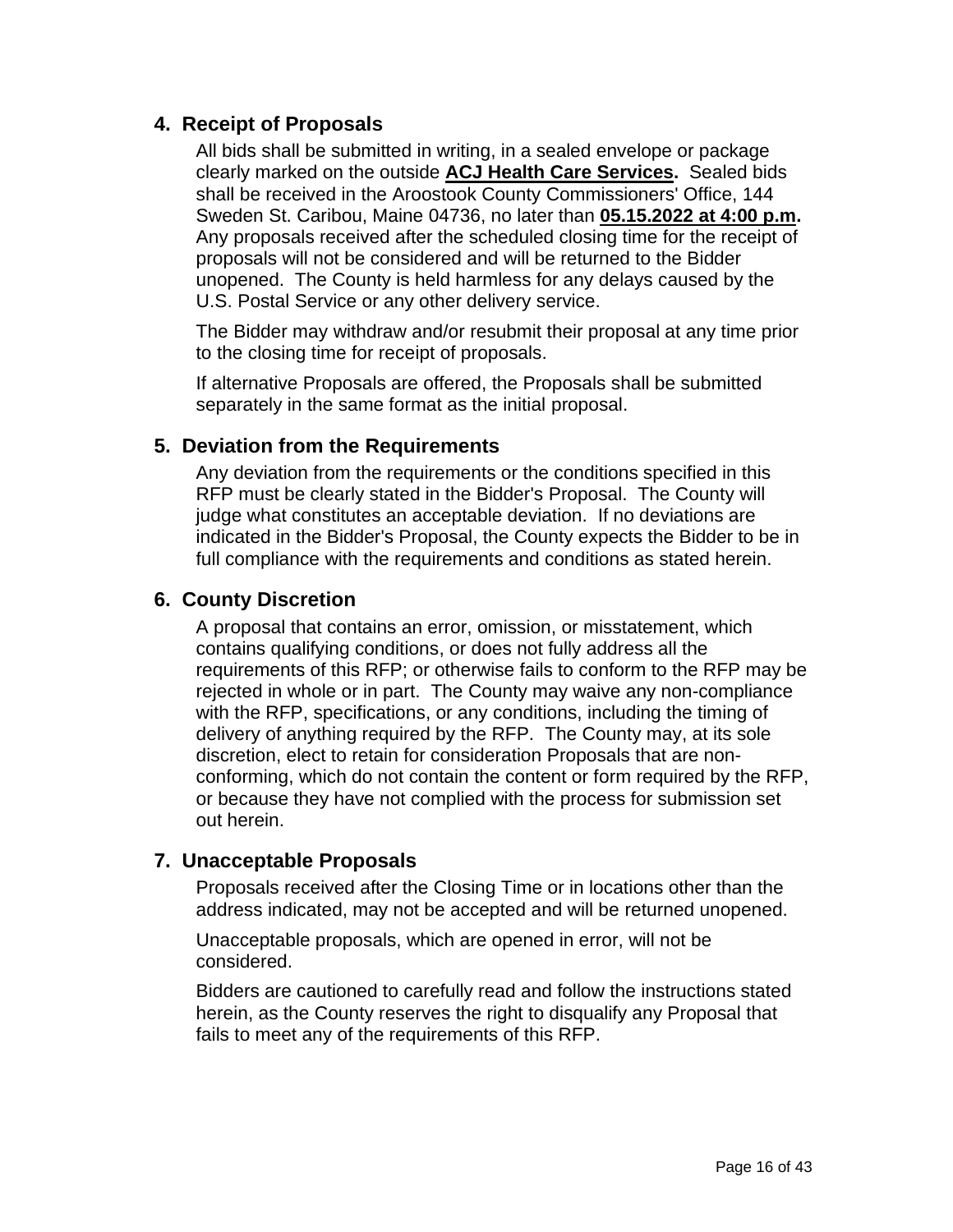### **8. Right to Reject**

THE COUNTY OF AROOSTOOK RESERVES THE RIGHT TO REJECT ANY OR ALL PROPOSALS AND TO ACCEPT THE BID DEEMED TO BE IN THE BEST INTERESTS OF THE COUNTY.

### **9. Modification of RFP**

No verbal changes may be made to these specifications. All changes must be made in writing, copies of which must be received by all bidders not less than five (5) days prior to bid opening.

#### **10. Oral Presentations/Interviews**

If requested, Bidders will be required to provide the County with an oral presentation and be interviewed regarding their responses. If oral presentation/interviews are required, the Bidders will be notified at least one (1) week prior to the presentation date.

#### **11. Award**

A contract resulting from this RFP shall be awarded to the responsive and responsible bidding Single Health Authority whose proposal is determined to be most advantageous to the County, taking into consideration the price and the evaluation factors outlined in this document. The right is reserved to reject any and all proposals received. The County will be the final judge as to whether a Bidder's proposal has or has not satisfactorily met the requirements of this RFP.

The County is not under any obligation to award a Contract for this RFP and reserves the right at its sole discretion to terminate or amend this RFP at any time.

The Bidder acknowledges and agrees that the County will not be responsible for any costs, expenses, losses, damages (including damages or loss of anticipated profit), or liabilities incurred by the Bidder as a result of or arising out of submitting a Proposal to this RFP, or due to the County's acceptance or non-acceptance of their proposal or any contract award not made in accordance with the express or implied terms of the RFP.

### **12. Trade Secret Confidentiality**

All proposals received and recorded at the bid opening are considered public records and available for public inspection. Trade secrets contained in a proposal may be kept confidential if the Bidder at the time the proposal is submitted, designates the secret and requests that it be kept confidential. This right of privacy will be construed as narrowly as possible to protect the interests of the Bidder while attempting to maximize the availability of information to the public.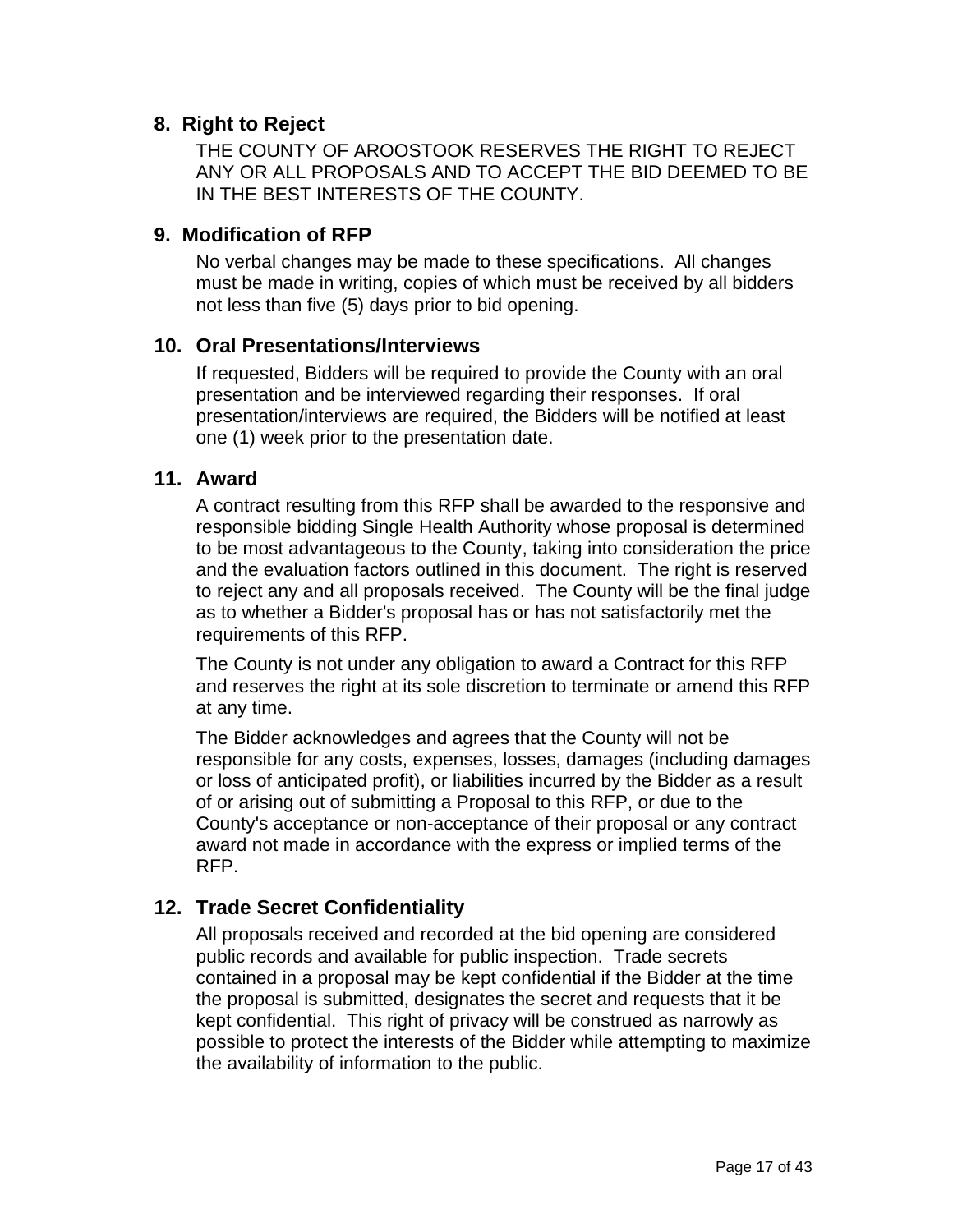## **C. Qualifications of the Bidder(s)**

To be considered for the award of one or more elements of this RFP, the Bidder must meet the following minimum qualifications.

## **1. Organizational Purpose and Experience**

The Contractor must demonstrate the organizational experience and capacity to manage, subcontract, and be accountable for the delivery of integrated health care services that meet or exceed the Maine Department of Correction's Jail Standards, Prison Rape Elimination Act Standards, and national standards for healthcare.

## **a. Health Care Administration Services**

The Contractor ensures the provision and coordination of health care administrative services at Aroostook County Jail including:

- i. Inmate Consolidated Health Record maintenance for Aroostook County Jail.
- ii. Staff and operation records are necessary to provide documentation for standards compliance.

## **a. Adult Medical Services**

The Contractor must be organized to provide health care services, including laboratory services, imaging services, bio-waste disposal management, and staff services, and must have experience and proven effectiveness in administering adult health care programs in hospitals, jails, or other institutional settings.

## **b. Adult Mental Health Services**

The Contractor must be organized to provide mental health care and crisis services and must have experience and proven effectiveness in administering adult mental health care programs in hospitals, jails, or other institutional settings.

## **c. Adult Substance Abuse Services**

The Contractor must be organized to provide substance abuse services, including medically assisted or augmented treatment services, and must have experience and proven effectiveness in administering substance abuse services in community-based or institutional settings.

### **d. Pharmaceutical Services.**

The Contractor must be organized to provide and coordinate pharmaceutical services and must have experience and proven effectiveness in administering pharmaceutical programs in hospitals, jails, public or private clinics, or other institutional settings.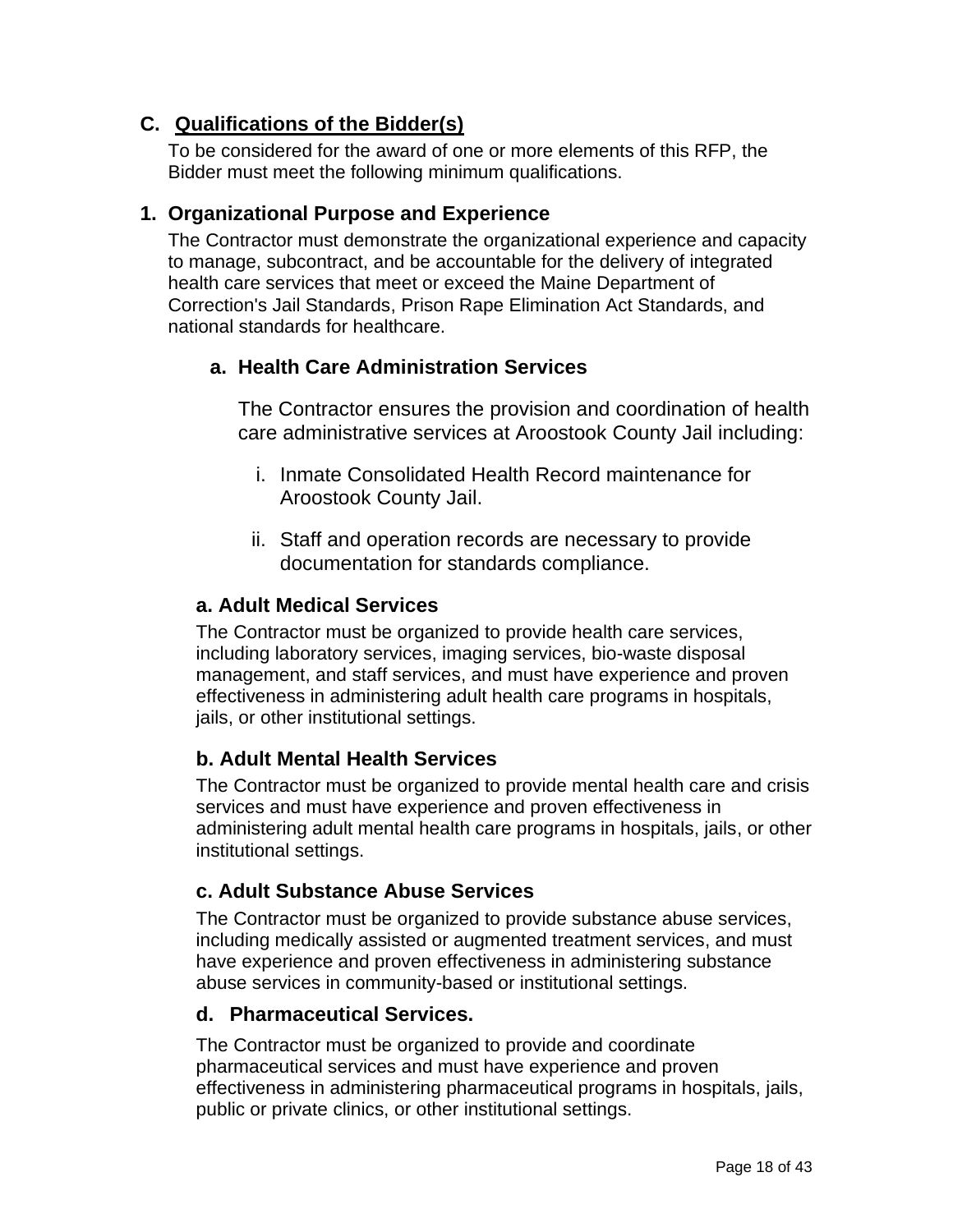### **e. Dental Services**

The Contractor must be organized to provide dental services and must have experience and proven effectiveness in administering dental service programs in hospitals, jails, public or private clinics, or other institutional settings.

## **f. Familiarity with Standards of Care**

Bidder must demonstrate familiarity with the Maine Department of Correction's Jail Standards, Prison Rape Elimination Act, and national standards of health care.

## **2. Organizational Chart and Information**

Each Bidder must submit a chart depicting the structure of the Bidder's organization. The organizational chart must also depict the Bidder's parent corporation, any subsidiaries of the Bidder or the Bidder's parent organization, and other significant relationships for the operation of the organization. Any Bidder that is a subdivision of a parent organization must specifically cite the existence of the relationship. Failure to disclose the actual corporate structure will be deemed a violation of the RFP.

If the Bidder is a subsidiary of a parent organization, the Bidder must indicate whether the parent organization will agree to absorb the Bidder's debts.

Each Bidder must also provide the following information:

- **a.** Date and location organized/incorporated to provide health care services.
- **b.** Experience providing health care services
	- i. Number of current institutional contracts or description of community-based clinics.
	- ii. Number of employees;
	- iii. Annualized payroll;
	- iv. Number of years providing health care;
	- v. Number of years providing volume institutional facility health care services.
- **c.** A list of the Bidder's (or partnering subcontractors) experiences in providing the appropriate specific (medical, mental health, substance abuse, dental) health care service in an institutional setting.
- **d.** Resumes of all individuals holding principal positions identified by the organizational chart. For purposes of this requirement, "principal positions" mean the Executive Director, the Chief Financial Officer, the Chief Clinical Officer, and the Program Officer.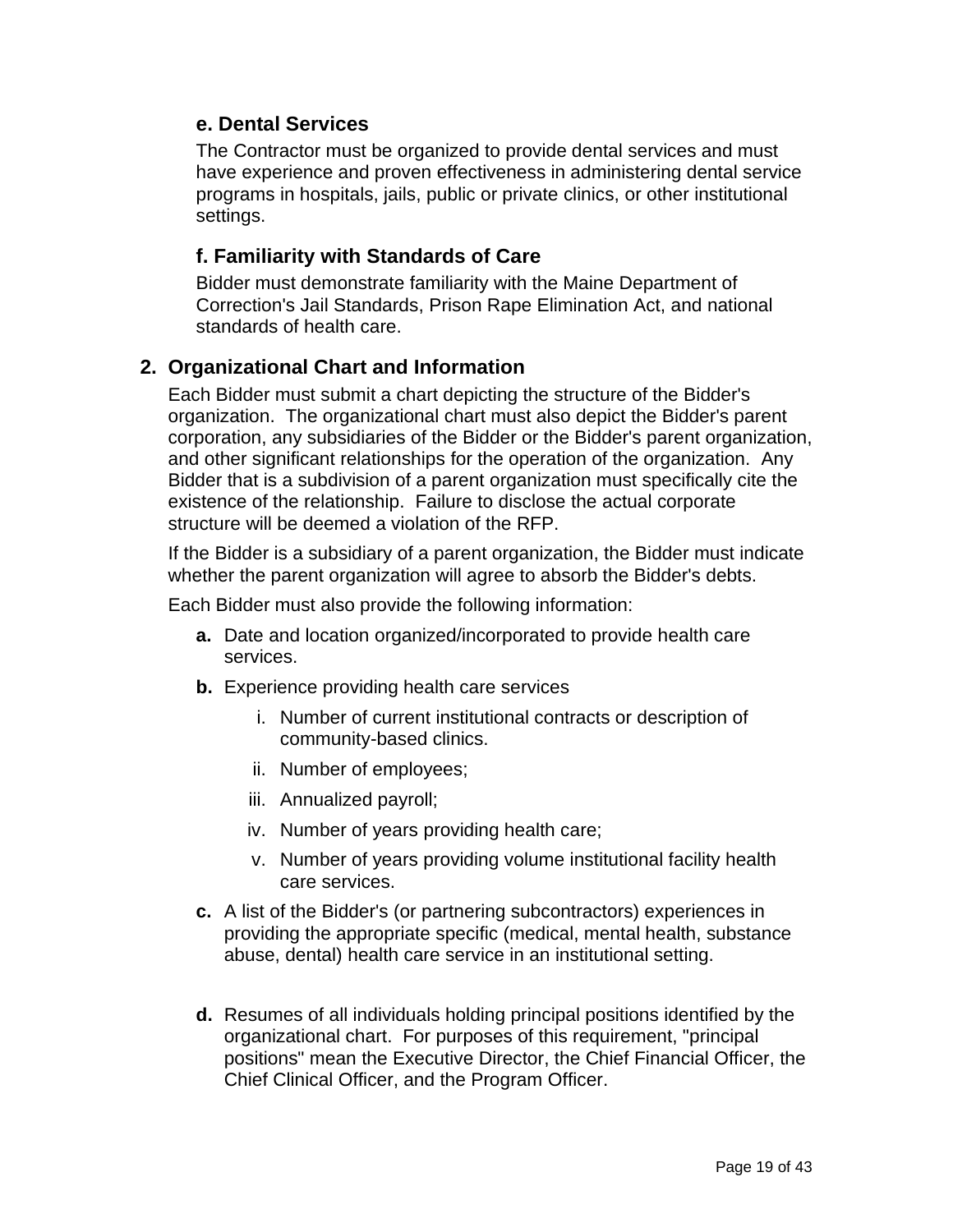- **e.** A list of all medical contracts between the Bidder and local, county, or state correctional facilities or health care institutions, or similar authorities in the past ten years, including the following information:
	- i. Identity of the entity or entities with whom the Bidder contracted.
	- ii. Description of the nature of the population served.
	- iii. Date of the original Contract and the amount of the Contract
	- iv. Number of years and times the Contract was renewed
	- v. Types of services provided and to what number of persons the services were provided.
	- vi. Names of facilities or services accredited and name of the accrediting agency.
	- vii. Name of the facility or facilities where ACA, PREA, or NCCHC accreditation was lost.
- **f.** A list of all pending litigation in which the Bidder is a party, all litigation concluded in the last five years, and the outcome, including settlements, of the concluded litigation.
- **g.** A description of the billing and collection systems that the Bidder proposes to use in providing the integrated health care services (medical, mental health, substance abuse, dental) to the inmate population.

## **3. Accreditation Experience**

Bidders must have demonstrated experience in meeting the standards of, obtaining, or maintaining accreditation standards such as National Commission on Correctional Health Care (NCCHC), American Correctional Association (ACA), Prison Rape Elimination Act (PREA), or the Joint Commission on Accreditation of Health care Organizations (JCAHO).

#### **4. Insurance**

### **a. Liability Insurance**

### **i. Coverage**

At the time of commencement of the Contract, the Bidder shall have in place the following insurance coverage(s):

**a.** a general commercial liability insurance policy that covers tort claims against Bidder and Bidder's staff relating to its performance of work under the terms of the Contract and naming the County as an additional insured, with a limit of no less than \$1,000,000.00 per occurrence and a total policy limit of no less than \$3,000,000.00;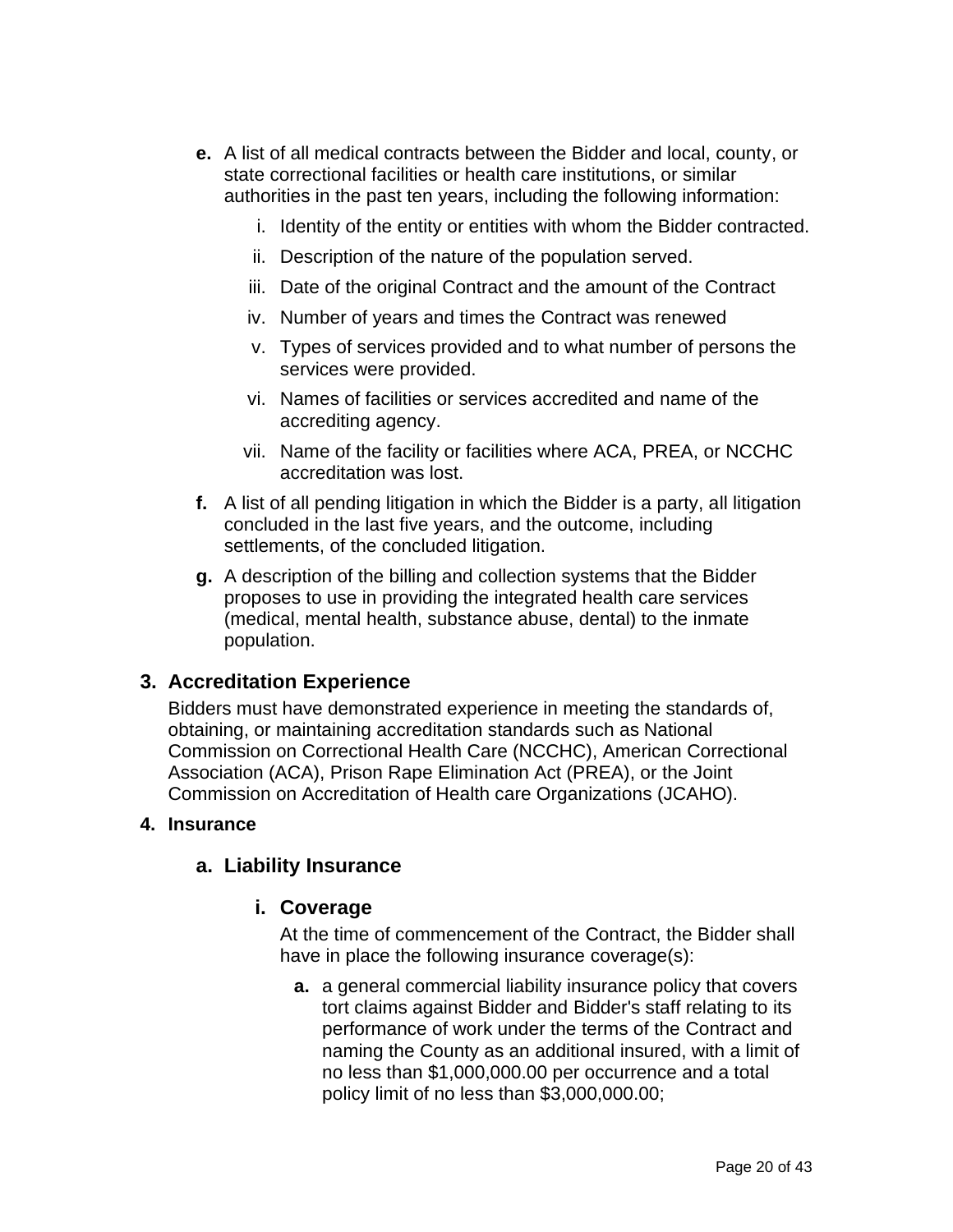- **b.** a professional liability insurance policy that covers claims against Bidder and Bidder's staff relating to its performance of work under the terms of the Contract and naming the County as an additional insured, with a limit of no less than \$1,000,000.00 per occurrence and a total policy limit of no less than \$3,000,000.00;
- **c.** civil rights insurance to cover civil rights claims against Bidder and Bidder's staff relating to its performance of work under the Contract and naming the County as an additional insured, with a limit of \$1,000,000.00 per occurrence and a \$3,000,000.00 total policy limit; and
- **d.** insurance to cover tort and civil rights claims resulting from the conduct of Bidder's staff against the County, its employees, and its agents whom the Bidder is required by Contract to indemnify, with a limit of \$1,000,000.00 per occurrence and a \$3,000,000.00 total policy limit.

## **ii. Continuing Coverage**

At the time of termination of the Contract, the Bidder shall provide continuing insurance coverage to cover the claims described in E.4, using professional liability insurance and civil rights insurance policies subject to the same County review and approval provisions described in E.4, for a period sufficient to meet any applicable statute of limitations.

## **iii. Proof of Coverage, Changes in Coverage**

The Bidder must submit proof of insurance coverage consistent with the requirements of the RFP before the signing of the Contract. The County has the right to review any insurance policies procured by the Bidder at any time after the parties execute the Contract and until Bidder's performance under the Contract is complete. The Bidder must promptly notify the County of any changes in insurance coverage, and the County will have the right to approve any such changes. The County will not unreasonably withhold such approval.

### **b. Employee-Related Insurance**

Before signing the Contract, the Bidder must have in place and must be prepared to submit proof of the following insurance coverage: Worker's Compensation Insurance in compliance with Maine law, Unemployment Insurance in compliance with federal or Maine law, and any other employee insurance required by federal or Maine law.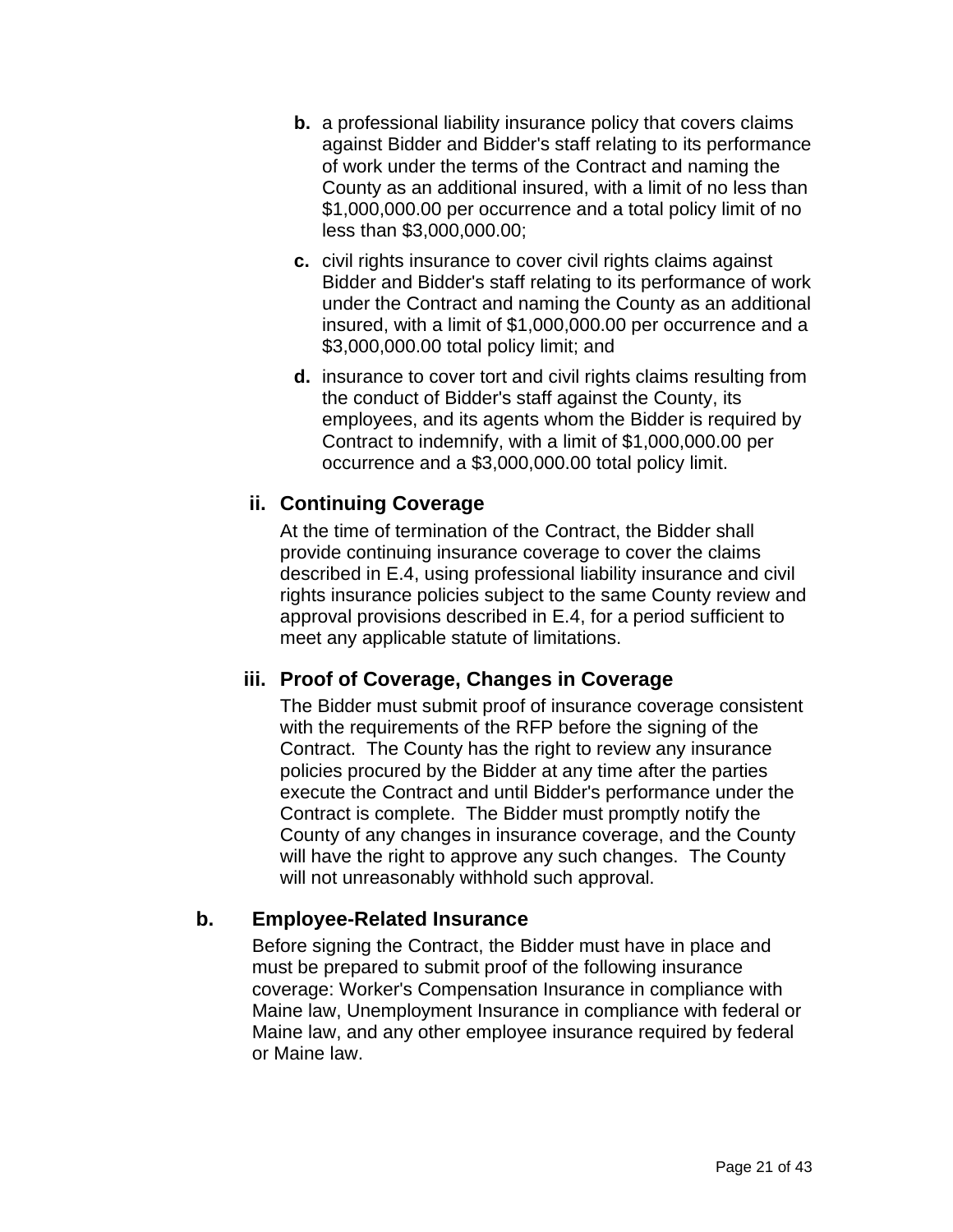## **5. Responsibility of Compliance with Legal Requirements**

The Bidder and the Bidder's Company shall fully comply with any and all applicable federal, state, local, environmental, and safety laws, regulations, ordinances, and standards, the Maine Department of Corrections Standards, all applicable state Codes, and ACA standards.

### **6. Recruitment**

The Bidder must demonstrate by evidence of prior hiring practices an ability to recruit all personnel necessary to provide the services specified in the RFP.

## **7. Support to On-Site Personnel**

The Bidder must demonstrate its ability to provide a full-time system of technical and medical inspection and support to the on-site personnel.

## **8. Supervision of Clinical and Administrative Services**

The Bidder must have the full-time home office capability of supervising and monitoring the services provided under the Contract and ensuring the satisfactory provision of services at all times.

### **9. Licensing**

The Bidder, if chosen as the successful Bidder, must submit to the Administrator copies of the Maine license or licenses for each practicing professional who will perform services under the Contract. The Bidder must submit the license before the professional begins performing services under the Contract. Current copies of licenses must be maintained on-site throughout the period of the Contract.

### **10. Commencement of Services**

The Bidder must be able to provide services no later than July 1, 2022.

### **11. Transition Plan**

The Bidder must describe in detail in the proposal how it would accomplish the transition to full delivery of services on the effective date of the new Contract. The plan should specifically address what personnel would be performing what transitional functions on which dates, including formulating plans, hiring employees and subcontractors, and developing health care policies and procedures (see F8).

### **12. Disqualification**

A Bidder whose proposal does not meet the mandatory minimum qualifications of Section F of the RFP will be considered out of compliance, and the proposal may be rejected.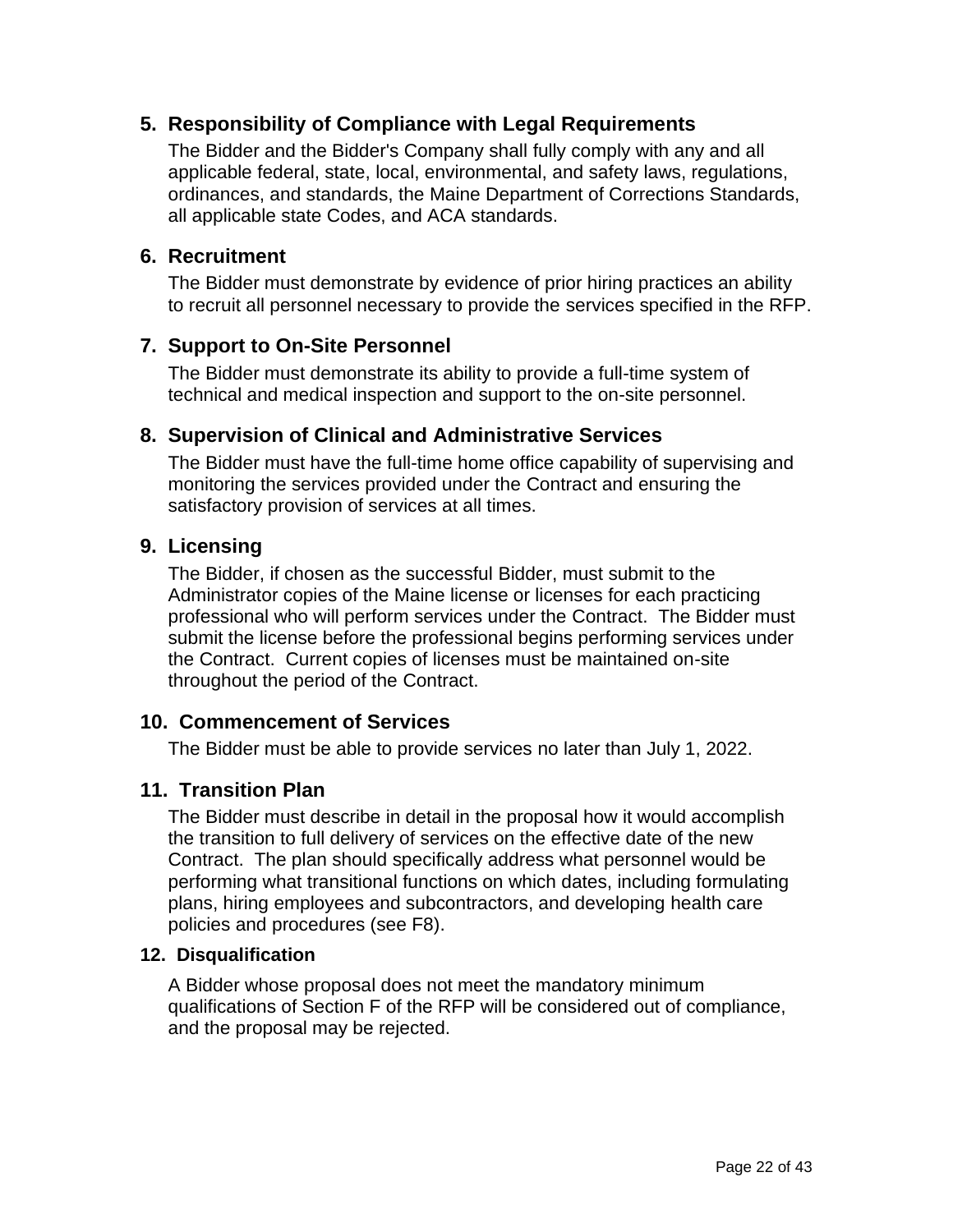## **D. Scope of Services**

## **1. Service Requirements and Special Conditions**

The Aroostook County Jail (ACJ), located in Madison, Maine, is a modern correctional facility that opened on October 31, 2008. The bid is for services that will be provided on-site in the jail.

#### **a. Intent**

It is the intent of Aroostook County to solicit proposals for an Integrated Health Services Program at the Aroostook County Jail and to select a Bidder who best satisfies the requirements for inmate health care. Aroostook County will also solicit proposals for individual elements of Inmate Health care where these can best satisfy the requirement. It is emphasized that the selection of a contractor ultimately resides with the County.

## **b. Scope of Work and Service**

The Contractor will be responsible for the contracted portion of comprehensive health care at ACJ and shall conduct the program in full compliance and in accordance with recognized standards, laws, ordinances, rules and regulations of Federal, State, and Local authorities that may be applicable. The responsibility for providing health care commences with the commitment of an inmate to the custody of ACJ and ends with the discharge of the Inmate or, in the case of prescriptions, seven days after release from custody.

The health care delivery system must conform to State standards for medical services. The system must also be compliant with all applicable PREA standards.

The successful Bidder will be required to deliver quality health care that can be audited against established standards and performance outcomes, in a cost-effective manner, with full reporting and accountability to the Correctional Administrator and the County.

The successful Bidder will implement a written health care plan with clear objectives, policies, procedures, and an annual evaluation of compliance.

## **2. Adult Medical Health Care**

This element of health care services under this RFP is the provision of general non-psychiatric medical services at the ACJ. The Bidder should explain how it proposes to provide the medical services described in this section of the RFP, consistent with ACA standards, PREA standards, and Maine DOC jail standards.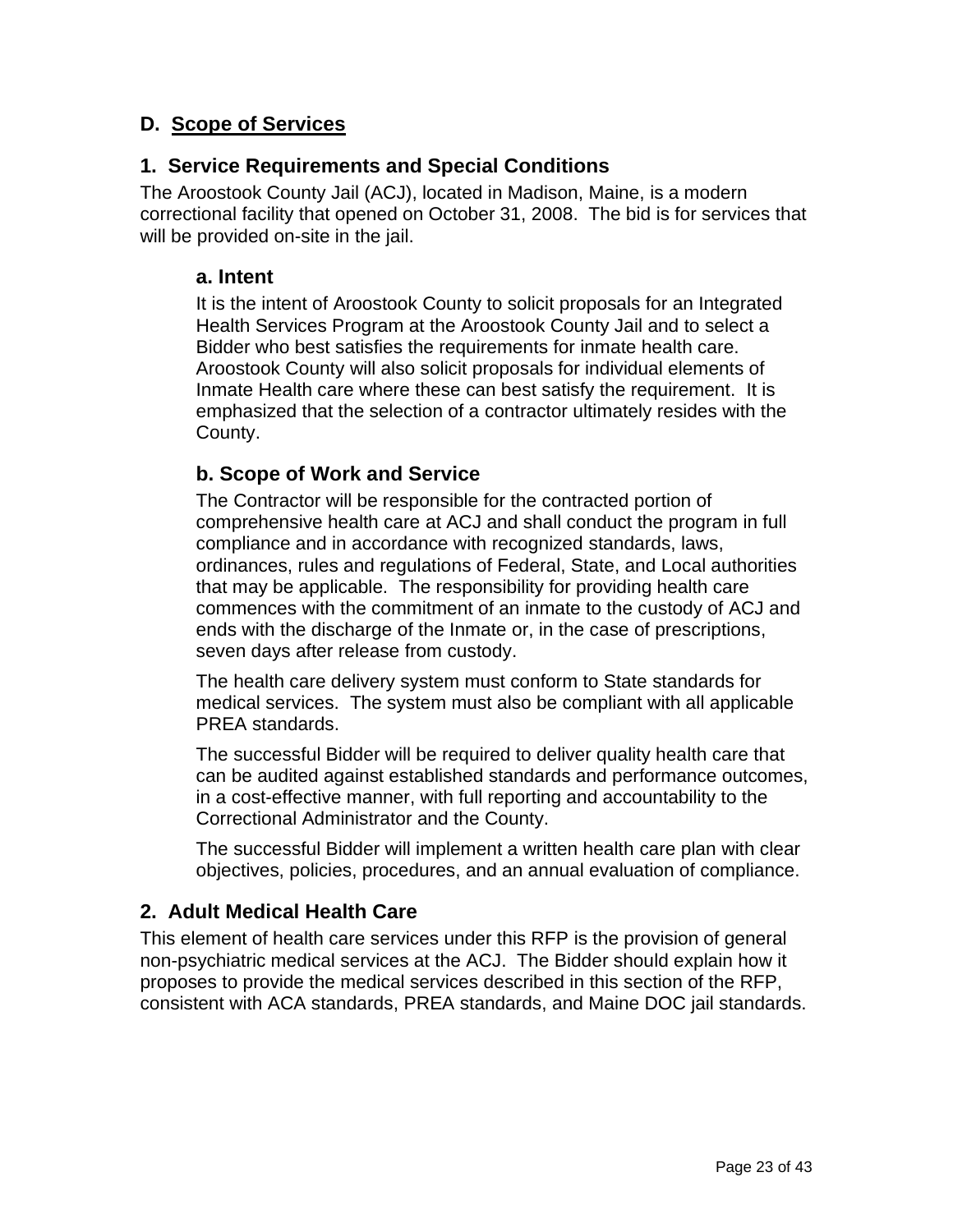### **a. General Health Care Service Requirements**

The Contractor (s) shall provide, at a minimum, the medical services specified in this Section F.2. A Bidder may propose more than the minimum required services.

Physicians, physician assistants, and/or nurse practitioners practicing under the supervision of a physician shall provide all necessary and appropriate medical care for the inmates housed at ACJ.

The Contractor (s) will integrate jail-based health care services with community-provided services.

The Contractor (s) shall work cooperatively with the mental health, substance abuse, dental care providers, contracted pharmaceutical services, and all subcontractors to ensure timely and appropriate delivery of medical, mental health, substance abuse, and dental care to all inmates.

The Contractor (s) shall cooperate with the Correctional Administrator and the County to pursue all alterative payment methods. Indigent inmates shall receive necessary services regardless of their ability to pay.

## **b. Exceptions to Treatment**

The Contractor shall provide health care services to pregnant inmates, but health care services provided to an infant following birth will not be the responsibility of the provider.

The Contractor shall make arrangements to obtain laboratory tests or physical examinations as ordered by courts or for other purposes as determined by policy or statute to include forensic testing or physical examinations.

The Contractor will not be responsible for providing elective medical care to inmates except where required by law. For purposes of the proposal, "Elective medical care" means medical care that, if not provided, would not, in the opinion of the Medical Director, cause the Inmate's health to deteriorate or cause definite harm to the Inmate's well being.

## **c. Intake/Booking Screening**

The Contractor shall review the Intake/Booking Screening completed by the Intake/Receiving Officers on all new commitments to the ACJ. Intake/Booking Screening should be reviewed before the Inmate enters the general population of the facility. At a minimum, the Intake/Booking Screening shall include:

(1) Relevant past medical and mental health history, including communicable diseases, cardiac and circulatory problems, respiratory problems, allergies, muscular/skeletal problems;

(2) Documentation of current illnesses and health problems, including medications taken and special health requirements;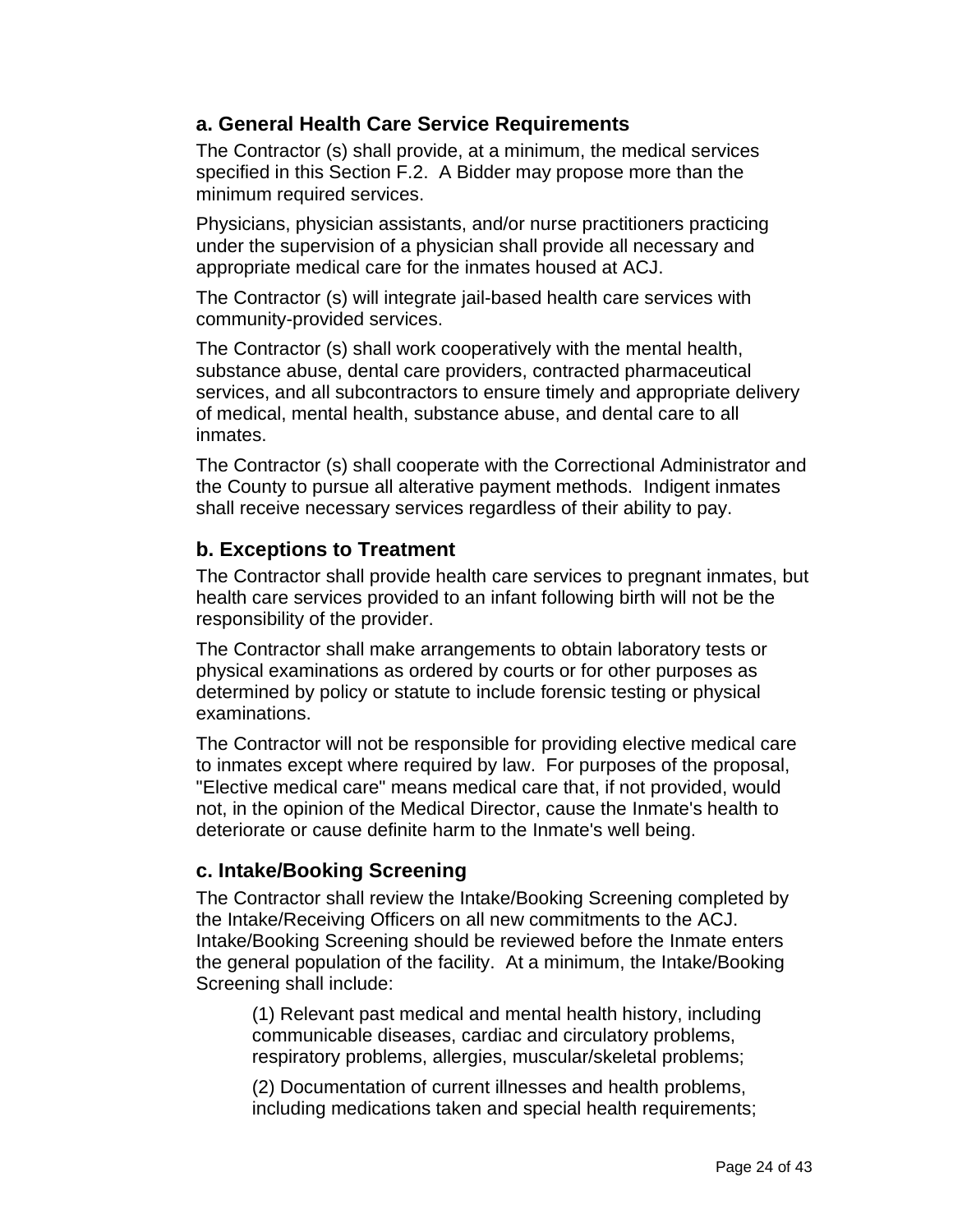(3) Behavioral observations, including state of consciousness, mental status, and whether the Inmate is under the influence of alcohol or drugs;

(4) Notation of body deformities, trauma markings, bruises, ease of movement, etc.

(5) Conditions of skin, including trauma markings, bruises, lesions, rashes, needle marks, or other indications of drug misuse, should be noted.

(6) For females, current pregnancy status;

(7) A standard set of questions will be used for purposes of recording the information of the Intake/Booking Screening and will be included in the health record of the Inmate; and

(8) Referral of the inmates for special housing, emergency medical, or mental health services will be made as appropriate.

(9) When necessary, Shift Supervisors will contact on-call medical or mental health services for consultation and/or on-site response.

(10) Determine inmates that may need emergency medical treatment prior to the Aroostook County Jail accepting the commitment.

(11) Additional requirements as later established

#### **d. Initial Health Assessment**

The medical Contractor shall perform an initial health assessment as soon as possible but at a minimum within twenty-four (24) hours of the Inmate's entry into the facility and should include:

(1) Review of the Intake/Booking Screening

(2) Medical History including communicable diseases, cardiac and circulatory problems, respiratory problems, allergies, musculoskeletal problems, and skin conditions.

(3) Current Medical and Dental Problems

(4) Current Medications and special health requirements

(5) Current Mental Health Status (psychiatric symptoms, history of mental health outpatient and in-patient care, history of psychiatric medication, current suicide ideation, history of suicide attempts.

(6) Current substance use status (withdrawals, history of withdrawals or detoxification, history of treatment, last substance use, and amount).

(7) For females, a history of gynecological problems and pregnancies; current pregnancy status.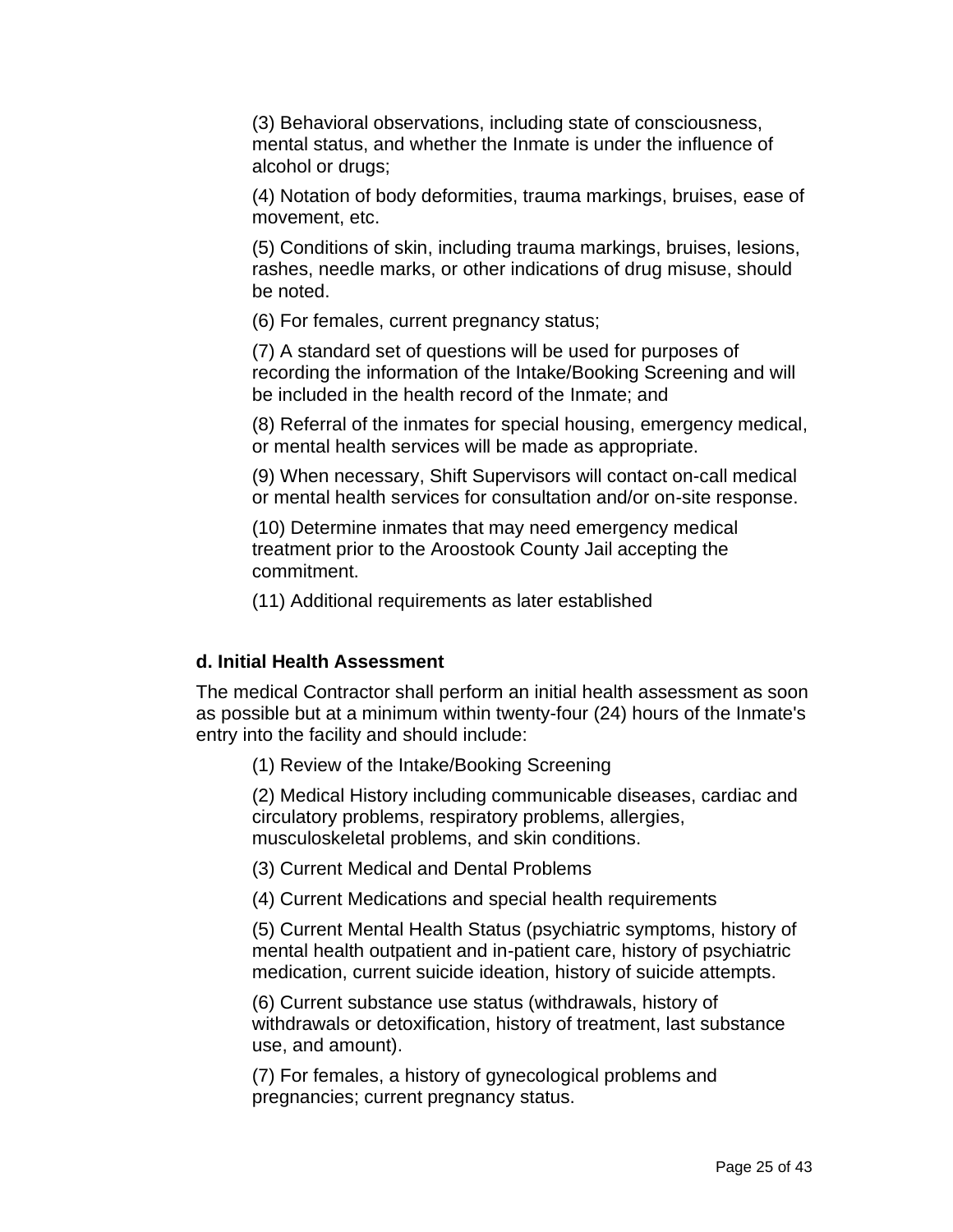- (8) Current Vital Signs
- (9) Height/Weight
- (10) other lab work

### **e. Comprehensive Health Assessment**

The medical Contractor shall perform a comprehensive Health Assessment on any inmate confined at the ACJ facility within fourteen (14) calendar days of the arrival of the Inmate at the facility. Such assessment shall be performed by a physician or physician extender. At a minimum, the comprehensive Health Assessment shall include:

(1) Reviewing the Intake/Booking Screening and the Initial Health Assessment;

(2) Additional data necessary to complete a standard history and physical, including a review of mental and dental status;

(3) Screening tests for infectious and chronic disease, as clinically indicated;

(4) Additional lab work as directed by the physician or physician extender for particular medical or health problems;

(5) Additional tests as required based on the original screening tests;

(6) Physical examination, including an oral screening for all inmates and a gynecological assessment for females;

(7) Review of the physical examination and test results by a physician for problem identification; initiation of therapy when appropriate; and referral to mental health, substance abuse, and dental health service providers where indicated.

### **f. Medical Health Care Services**

The medical Contractor shall be responsible for all medical health care orders. The medical Contractor shall ensure that appropriate and qualified health care professionals provide comprehensive medical health care, i.e., diagnosis, treatment, prescription of appropriate medications, and/or other treatments as may be indicated.

### **g. Medical Service Inpatient**

ACJ does not have designated medical cells; however, the medical Contractor shall provide the medically indicated level of nursing care when designated infirmary beds are used for medical care. This may include 24-hour nursing care to include:

- i. Dressing changes.
- ii. Vital sign monitoring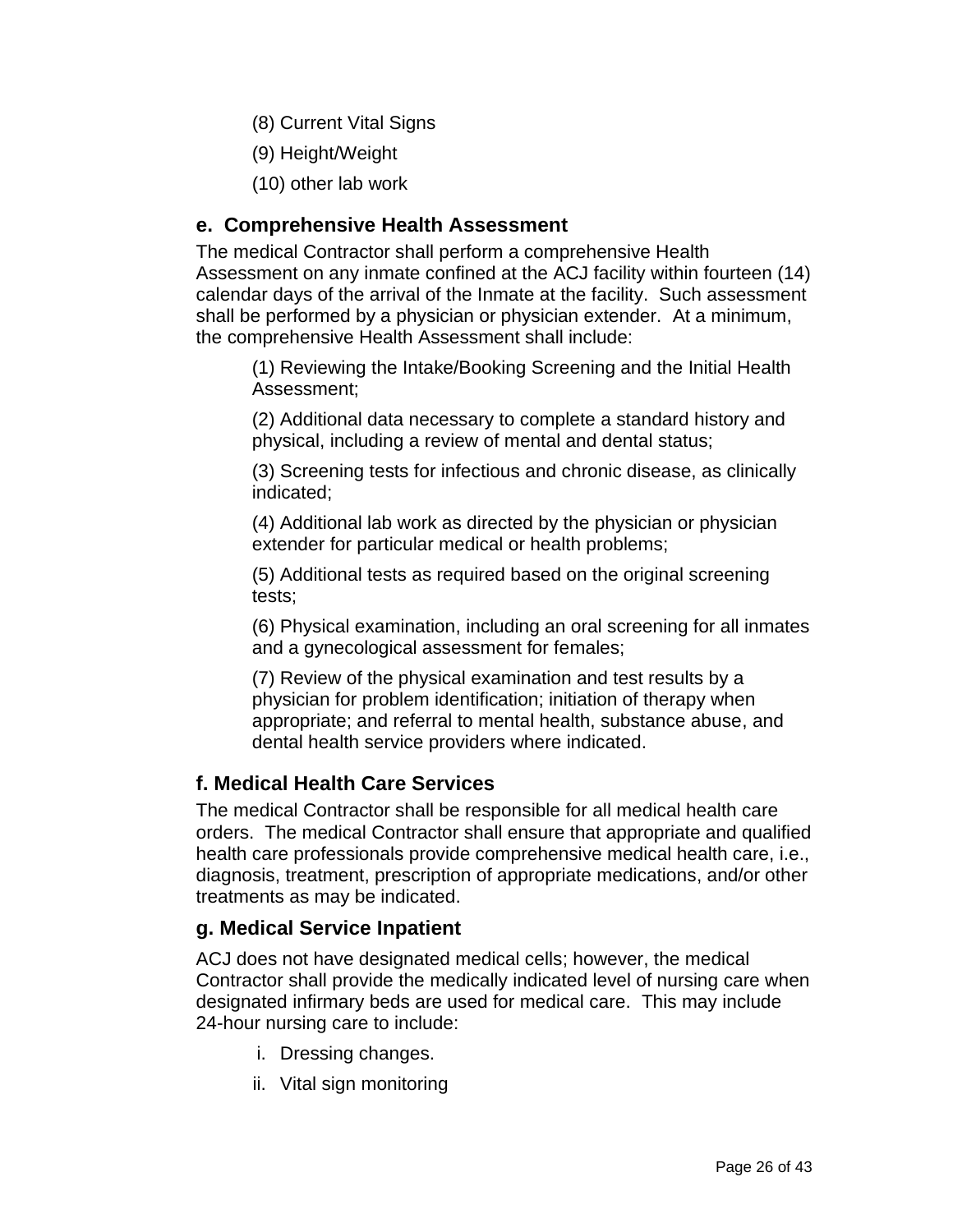- iii. Intravenous medication administration monitoring and care
- iv. Respiratory treatment and monitoring

### **h. On-Call Services**

The medical Contractor shall provide a qualified health care provider to be on call as required to provide on-site emergency treatment and consultation for inmates at the ACJ facility on a 24-hour basis.

## **i. Medical Detoxification Services and Medically Assisted/Augmented Treatment Services**

The medical Contractor will provide a medical detoxification program for inmates addicted to alcohol or drugs, which can be administered on ACJ property. The medical Contractor, in conjunction with the mental health and substance abuse contractors, will provide Medically Assisted/Augmented treatment services to inmates as indicated through screenings and assessments. This treatment will include urine testing to confirm compliance.

## **j. Consultation/Specialty Services**

The Contractor (s) will consult with and provide diagnosis or referrals to health facilities for those inmates requiring more extensive treatment or specialty treatment that can not be provided on ACJ premises.

## **k. Facility Transfer Communication/Continuity of Care**

The medical administration contractor will use a standard format to provide health care information to ensure continuity of care with other facilities upon transfer of the Inmate. This includes other correctional facilities as well as any required hospitalizations.

### **l. Community-Based Care**

The Contractor (s) will provide written agreements executed with community providers for the provision of emergency transports, specialty care, and in-patient care, as may be necessary.

#### **m. Hospital Care**

Any hospital-level care will be the responsibility of the Contractor.

#### **n. Forensic Examinations**

The medical Contractor shall make arrangements for laboratory tests or physical examinations (such as body cavity searches) as ordered by courts or for other purposes as determined by policy or statute.

#### **o. Chronic Care Clinics**

The Contractor (s) shall make arrangements for coordinated on-going chronic care clinics that meet the minimum standards of PREA, MDOC, and various specialty health care organizations.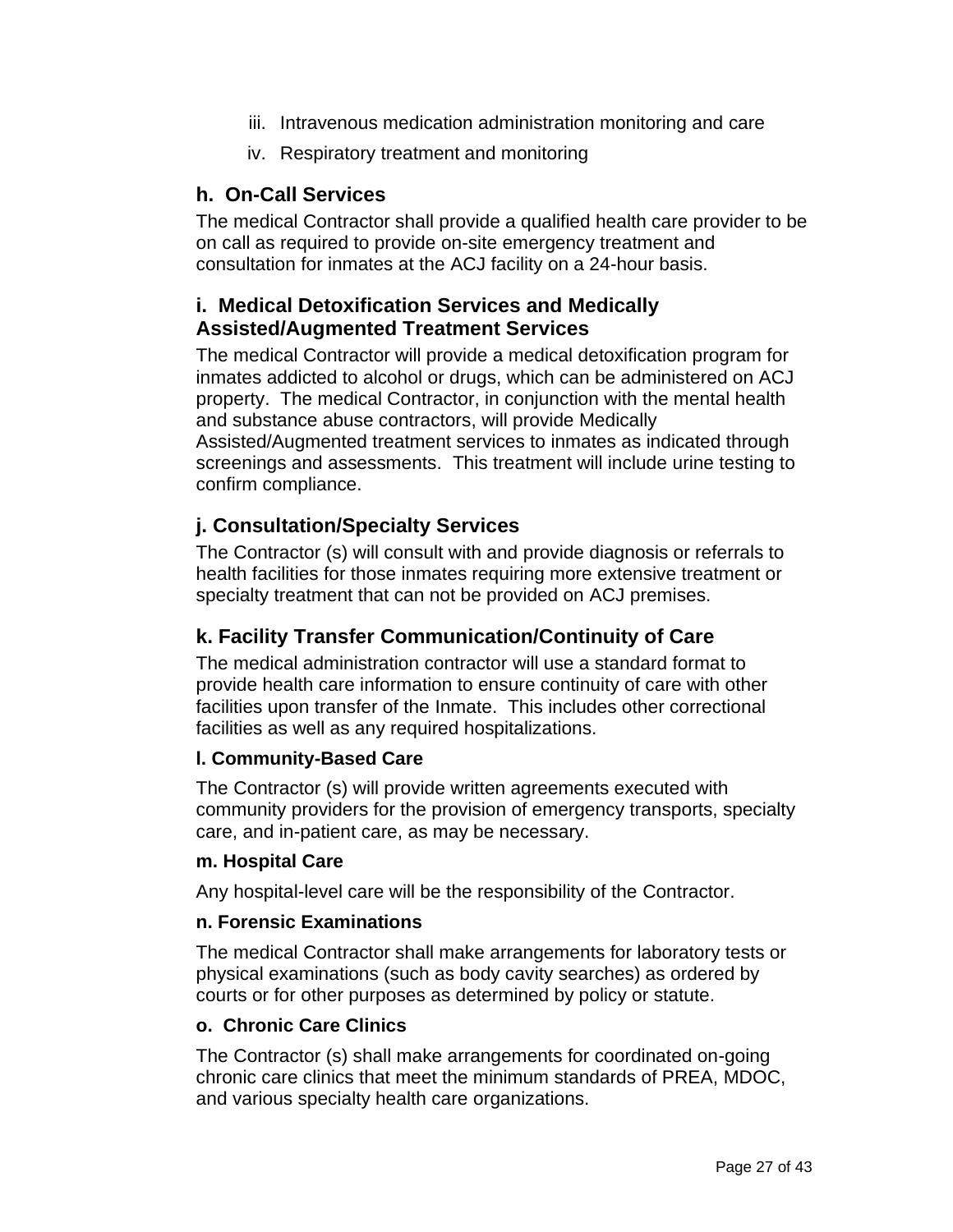## **3. Adult Mental Health Services**

The Contractor shall provide mental health treatment services to all ACJ inmates in need of mental health services. The Contractor will maintain a Memorandum of Understanding/Service/Authority with outside agencies providing service in accordance with PREA and MDOC Jail standards. Copies of these memoranda will be provided to the facility annually.

Maine Department of Health and Human Services provides an intensive case manager on-site at ACJ to provide case management services toward the return to community-based services.

The Mental Health Treatment staff will work closely and cooperatively with the DHHS Intensive Case manager.

### **a. Mental Health Assessment**

The Contractor shall provide a qualified mental health professional to conduct a comprehensive mental health assessment for all inmates referred during the medical assessment or by staff or self-referred.

## **b. Crisis Intervention and Stabilization Services**

Crisis intervention and stabilization services, including appropriate medication, individual treatment, focused small group treatment, and/or case management services, will be provided to all inmates.

Behavior management plans should be written and verbally communicated to ACJ facility staff to enhance continuity of care within the facility.

The Contractor shall provide sufficient staffing to cover a minimum coverage as indicated below, including some evening and weekend hours.

## **c. Psychiatric Medications**

The Contractor will ensure that a qualified prescriber of psychiatric medication prescribes or consults with the medical service provider regarding appropriate psychiatric medication prescriptions.

## **d. Emergency Mental Health and Crisis Response Services**

On-call, emergency, and crisis response services must be able to respond on-site on a 24-hour basis within a two-hour (2) window from notification.

Telephone consultation services must also be available to facility staff on a 24-hour basis.

### **e. Case Management Services (already provided)**

Intensive Case Management Services is provided by an assigned DHHS case manager who is on-site at ACJ three days per week.

(1) The DHHS case manager assists in identifying inmates who may benefit from case management services.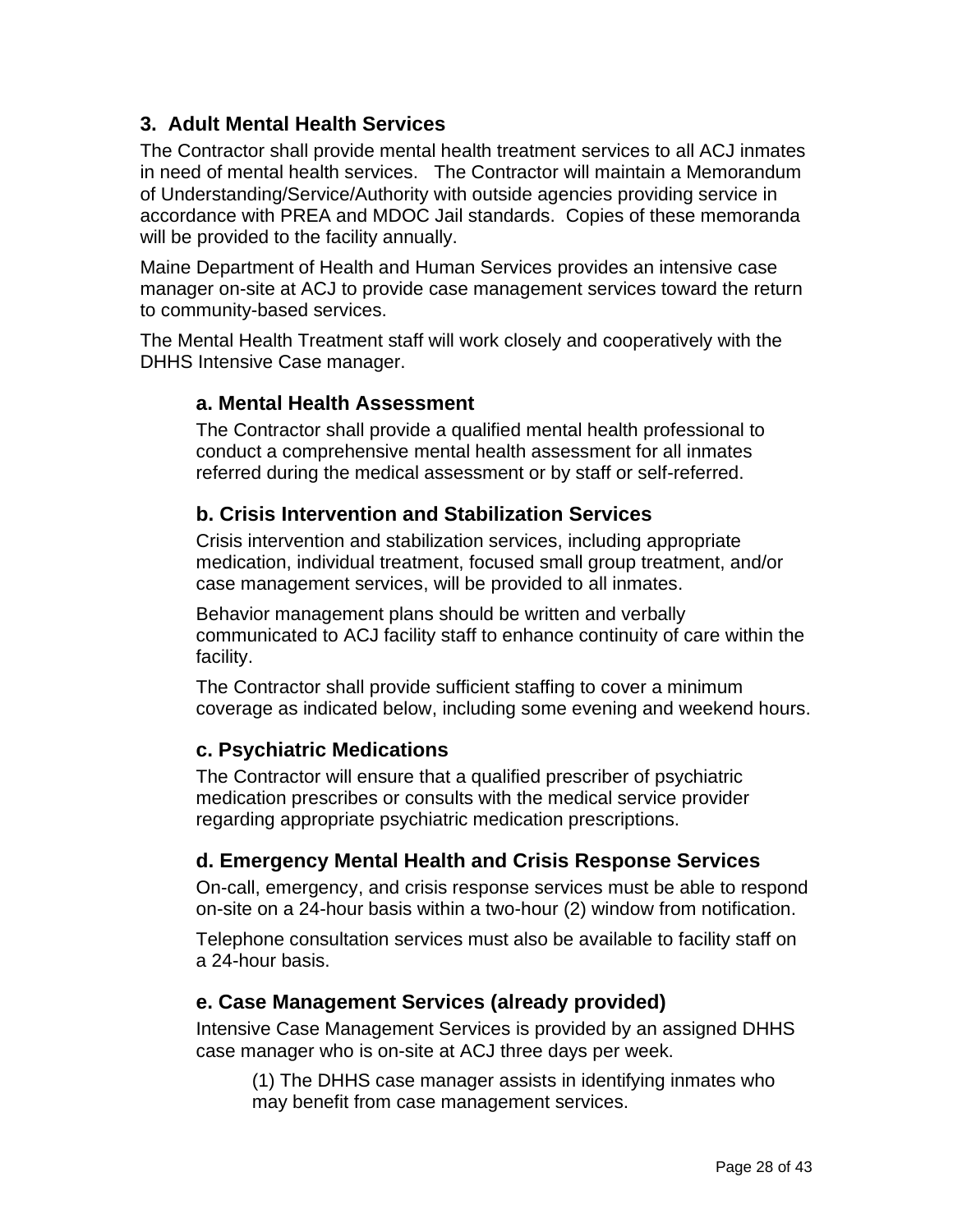(2) Meets with inmates to assess the following resource needs: psychiatric services, medication management, substance abuse treatment, counseling, community case management, housing, vocational support, and entitlements such as Maine Care, Food Stamps, General Assistance, and Social Security income upon release.

(3) Coordinates with ACJ facility staff and the Contractor regarding the provision of mental health treatment and substance abuse services as needed in jail.

(4) Provides intensive case management (ICM) services, including coordination between criminal justice and mental health treatment programs, outreach to family and natural supports, and linkage to community services.

(5) Facilitates referrals to community mental health providers for services upon release.

(6) Maintains client records in order to communicate ICM services accomplished on behalf of the individual.

### **f. Suicide Prevention Program**

The Contractor shall develop a strong, jail-appropriate suicide prevention program that meets PREA and MDOC standards.

### **g. Facility Transfer Communication/Continuity of Care**

All Mental Health Services team members shall ensure communication and continuity of care with other local and state correctional facilities, local and state hospitals, other treatment facilities, and community-based providers.

#### **4. Substance Use Disorder Services (SUD)**

The Contractor will provide substance use disorder (SUD) services to inmates identified through screening or assessment as needing such services. The program must be provided onsite.

#### **a. Substance Use Assessment**

A substance use disorder assessment will be provided for all inmates referred for substance abuse services by the medical service provider, mental health service provider, corrections staff, or self-referral.

### **b. Coordination with Aftercare (Community-Based S/A Treatment Services)**

The Contractor will actively work to engage aftercare services for those inmates in need of community-based SUD services upon release.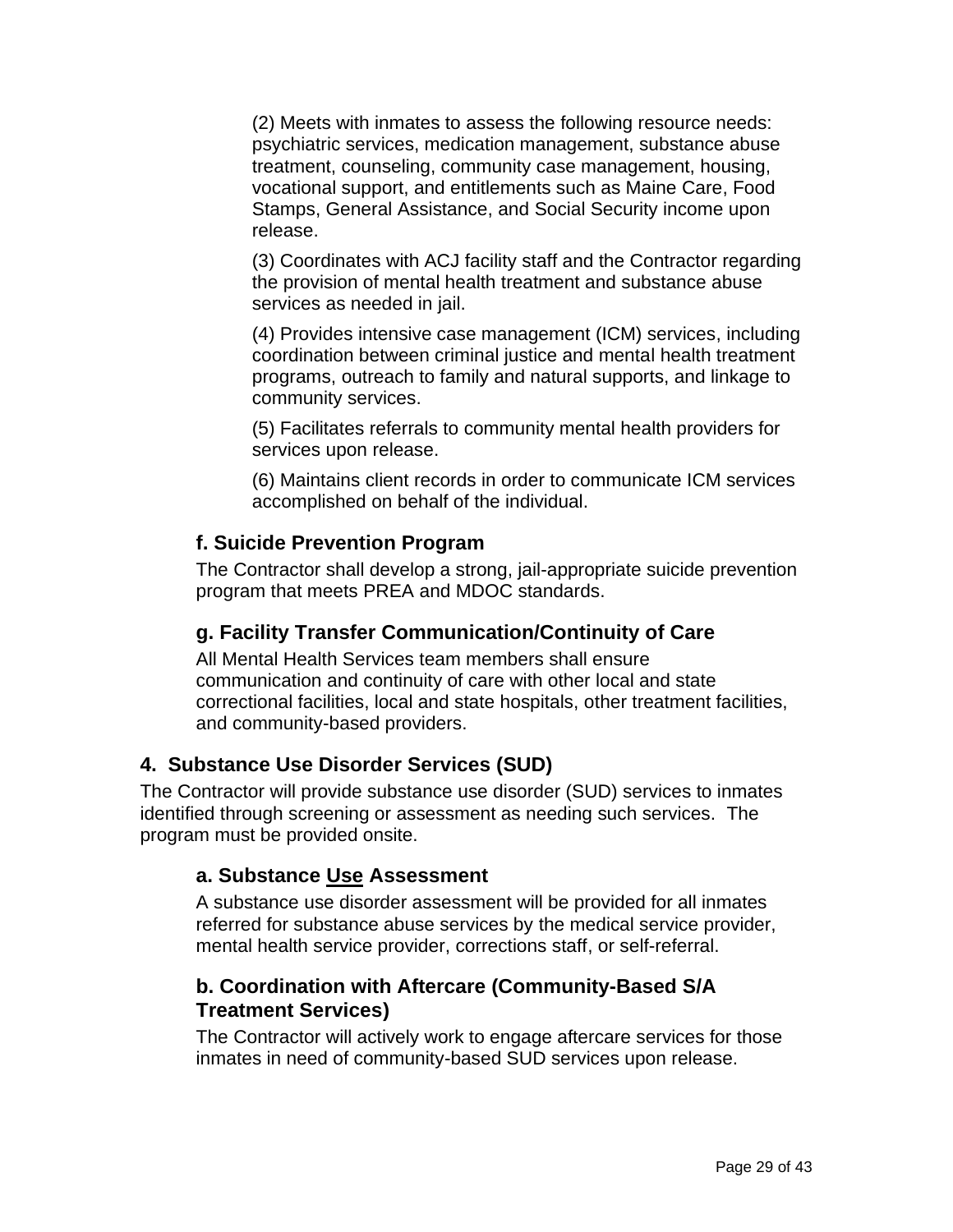The Contractor will coordinate services for inmates accepted into aftercare and other community-based SUD services.

## **c. Coordination with Aftercare Dual Diagnosis Treatment Services**

The Contractor will stay informed about and coordinate with communitybased dual diagnosis treatment services in the community.

The Contractor will coordinate with the DHHS Intensive Case Manager or other community-based case manager or services provider to ensure these linkages to services for inmates with serious mental illnesses.

## **d. Facility Transfer Communication/Continuity of Care**

The Contractor will ensure communication and continuity of care with other facility staff (correctional or treatment) as well as community-based providers.

## **e. Group Treatment**

The Contractor will coordinate with the ACJ Administrator or designee to develop appropriate group treatment for ACJ inmates.

## **f. Medically Assisted/Augmented Treatment**

The Contractor will provide appropriate medically assisted/augmented treatment services for ACJ inmates, including individual and group treatment.

## **5. Dental Treatment Services**

The Contractor (s) will provide an appropriate dental program for the entire inmate population.

## **a. Essential Services**

Oral care will consist of: treatment for pain and/or infection; extractions of non-restorable teeth; and gross debridement of symptomatic areas. In the event that an inmate is willing to pay for the services, repair and replacement of partials and dentures will be coordinated.

## **b. Emergency Services**

Emergency dental services shall be available on a 24-hour a day basis.

## **6. Training for Facility Staff and Inmates**

The Contractor will work with the facility staff, including Sheriff's Office staff and inmates, to provide educational materials and instruction on a variety of health care issues.

These shall include, but not be limited to, CPR and first aid; response to an emergency or disaster condition; signs and symptoms of mental illness; alcohol and drug withdrawals; chronic illness; completion of intake screenings; Bio-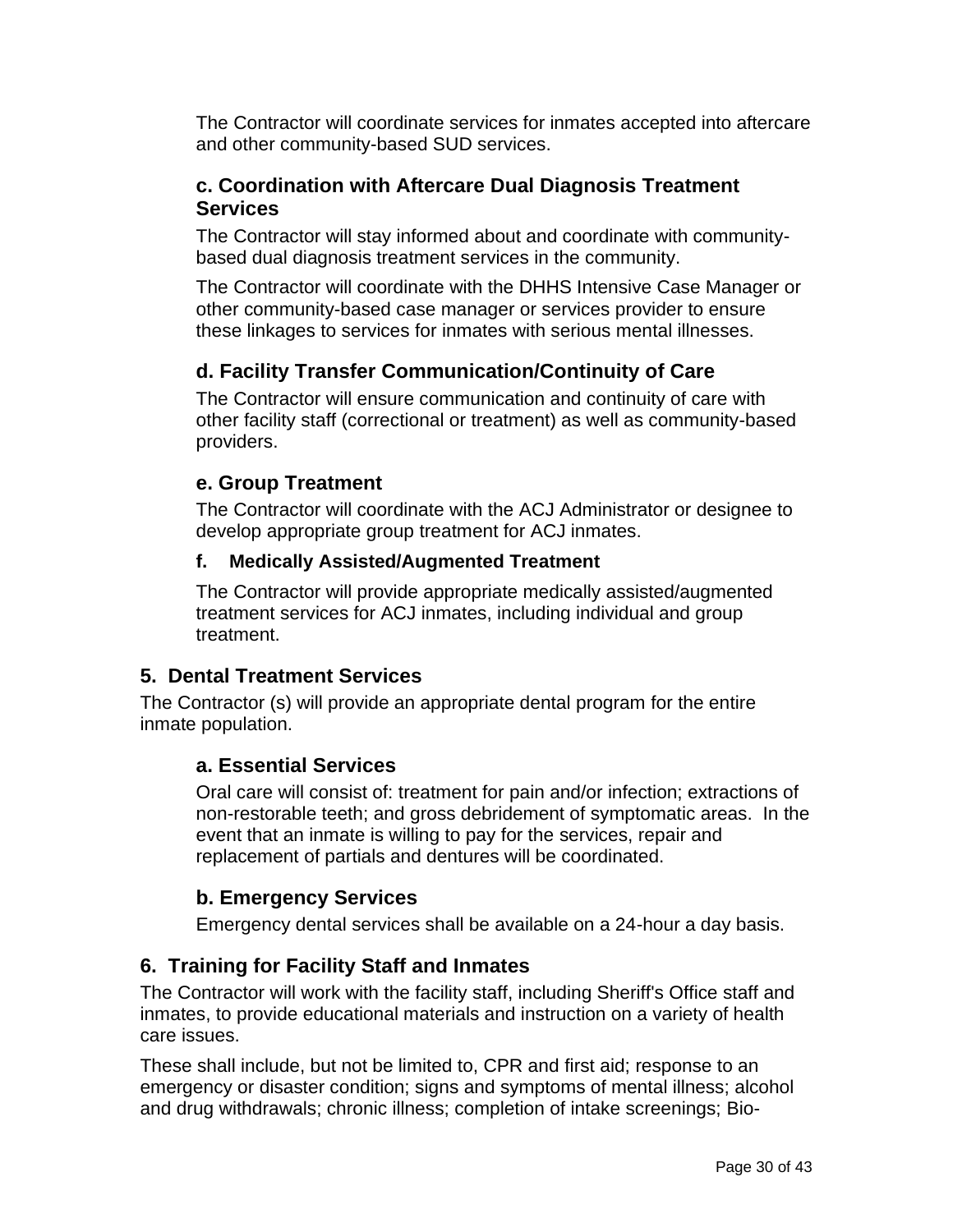Hazardous Cleanup; Bloodborne Pathogens and Universal Precautions; Basic Medical Situations, Suicide Prevention; Transmission of Communicable Diseases, and other courses as deemed appropriate by the Single Health Authority and the Correctional Administrator. Facility employees may be included in any in-service offering available to medical staff.

It is expected that the Contractor will provide training to ACJ personnel about the health care policies and procedures.

It is expected that ACJ staff will provide training to contractor personnel about the ACJ jail operations and emergency response plans.

Training that is provided must meet all applicable standards. All training will be negotiated with and determined by the Correctional Administrator.

## **7. Consultation Services**

The Contractor shall provide consultation services to ACJ facility staff on any aspect of the health care delivery system at the facility. This shall include evaluations and recommendations concerning new programs, staffing patterns, alternate supply systems, and any other matter relating to health care services upon which the ACJ staff seeks the advice and counsel of the Contractor.

## **8. Health Care Policies and Procedures**

The selected Bidder will be required to develop policies and procedures relating to the ACJ Integrated Health Services (including medical, mental health, substance abuse, and dental care). The Contractor (s) shall develop and implement policies that ensure appropriate comprehensive health care in compliance with Maine DOC, PREA, and ACA standards, laws, ordinances, rules, and regulations of Federal, State, and Local authorities as may be applicable. The Policies and Procedures of the Contractor (s) are subject to approval by the ACJ Administrator, designee, and the County.

The County retains the right to review and approve the Policies and Procedures of the Contractor (s) in any other areas affecting the performance of the County's responsibilities under the law.

## **9. On-Site Services for Staff and Visitors**

The Contractor (s) will provide staff and visitors with emergency health or injury intervention. Intervention for both staff and visitors will only be until communitybased responders arrive or the subject refuses such care and promptly departs the facility.

## **E. Personnel**

The Contractor must recruit, interview, hire, train and supervise all health care staff. Such health care staff must be adequate to meet all conditions and specifications of the Contract.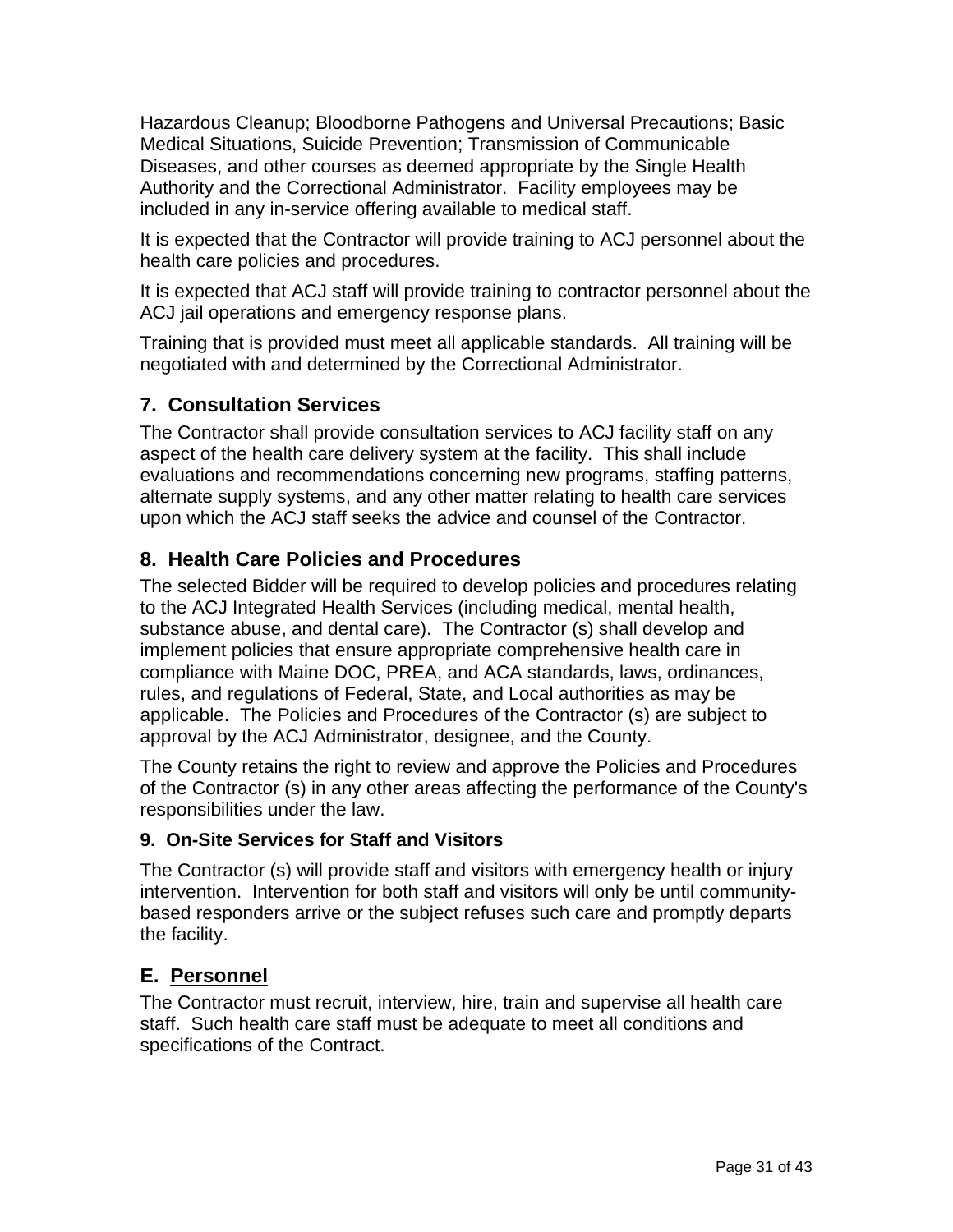## **1. Staffing Requirements**

The Bidder will ensure that appropriate staff is available to provide the health care services as defined in this proposal. The Bidder will provide cost options for the staffing requirements listed below. Full staffing for the detention facility, using only licensed and professionally trained personnel, must be available for the following options. Part of the staffing requirements is to report to the Correctional Administrator on a monthly basis documentation that the below minimum requirements have been met.

#### **a. Nursing Coverage**

The medical Contractor will provide RNs, or a combination of RNs and LPNs under appropriate supervision, to conduct daily nurse's sick call, review medical requests, supervise medication administration, and perform other functions as required **12 hours a day, 7 days a week.**

#### **b. Medication Administration**

The Contractor will provide appropriately qualified staff to conduct and supervise medication administration for inmates three times per day, seven days per week. Medication distribution to inmates will be provided within the scope of Maine State Law and Maine DOC jail standards. Medication Administration errors will be reported within 24 hours to the Correctional Administrator. Quality review audits will be performed monthly.

**Two medication passes a day as directed by the Contractor with consultation and direction from Corrections Staff**.

**Part of Medication Administration is Diabetic checks and medication administration, which is done before each meal as medically indicated and may include a prescription for snacks at night**.

**MAT medications are dispensed during regular medication pass at the Contractors direction with exceptions for security risk concerns. Security risk inmates will have an additional pass if Corrections Staff and Contractor agree.**

#### **c. Medical Sick Call**

The Contractor will provide a Physician or a Physician Extender to provide on-site sick call once per week at a minimum. The schedule will be established during negotiations and may include work during evenings or weekends. It is expected that the Physician or Physician Extender will remain on-site long enough to complete the assessment/treatment of all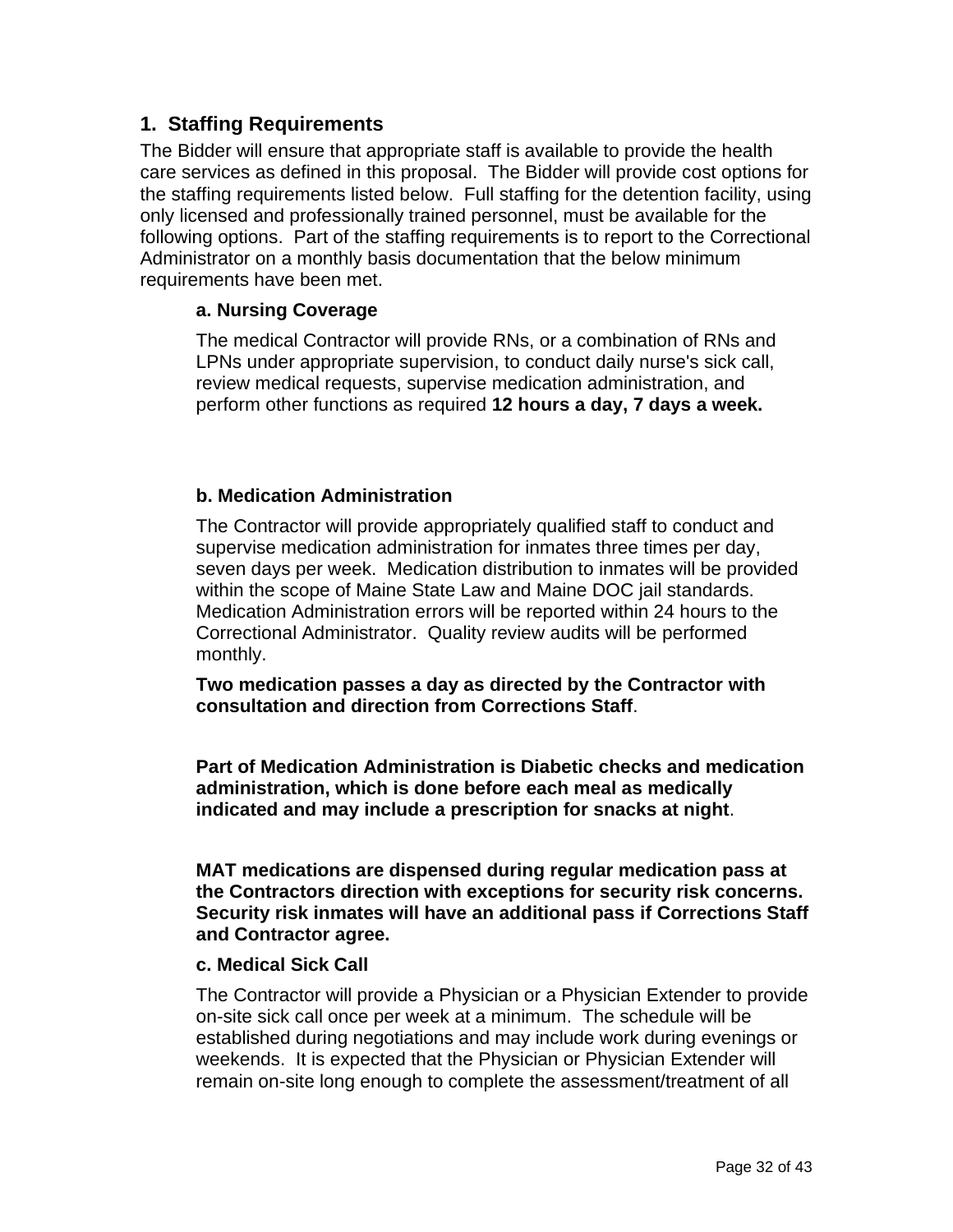inmates who are scheduled to be seen that day. This time is determined by the Contractor.

#### **d. Mental Health Services**

The Single Health Authority will provide a qualified team of Mental Health Services Providers (including but not limited to counselors, psychiatric nurses, social workers, psychologists, and psychiatrists) who will be onsite based on the needs of the inmate population unless otherwise negotiated with the ACJ Administration. (This does not include the DHHS provided Intensive Case Management position). This time is to be determined by the Contractor or its subcontractor, which allows sufficient time to meet the needs of the inmate population for mental health services.

### **d. Substance Abuse Services**

The Single Health Authority will provide a qualified team of Substance Use Disorder Services Providers (that may include but are not limited to counselors, social workers) will be on-site a minimum of hours per week based on the needs of the inmate population unless otherwise negotiated with the ACJ Administration.

#### **e. Administration**

The Contractor will identify an individual as their Single Point of Contact (often defined as a Health Services Administrator) to manage the comprehensive, integrated health care services contract and meet with representatives of ACJ or the Sheriff's Office command staff as needed.

This Single Point of Contact will be responsible for ensuring that the administrative responsibilities outlined below (see G3) are fulfilled.

### **f**. **Medical Director**

The Medical Contractor will identify a Medical Director responsible for the clinical oversight of all health care services and ensure the provision of appropriate quality inmate health care meets national medical, PREA, and Maine DOC jail standards. The Medical Director will meet with the Sheriff and Correctional Administrator annually to set goals and objectives for the jail's Health Care system.

### **2. Personnel**

## **a. Initial Employment by Administrator Approval**

Employment of the Contractor's staff and subcontract personnel shall be subject to final approval by the ACJ Administration. Upon request by ACJ Administration and for just cause, the Contractor shall terminate any employee or subcontractor when the ACJ Administration deems it is in the interest of ACJ to do so.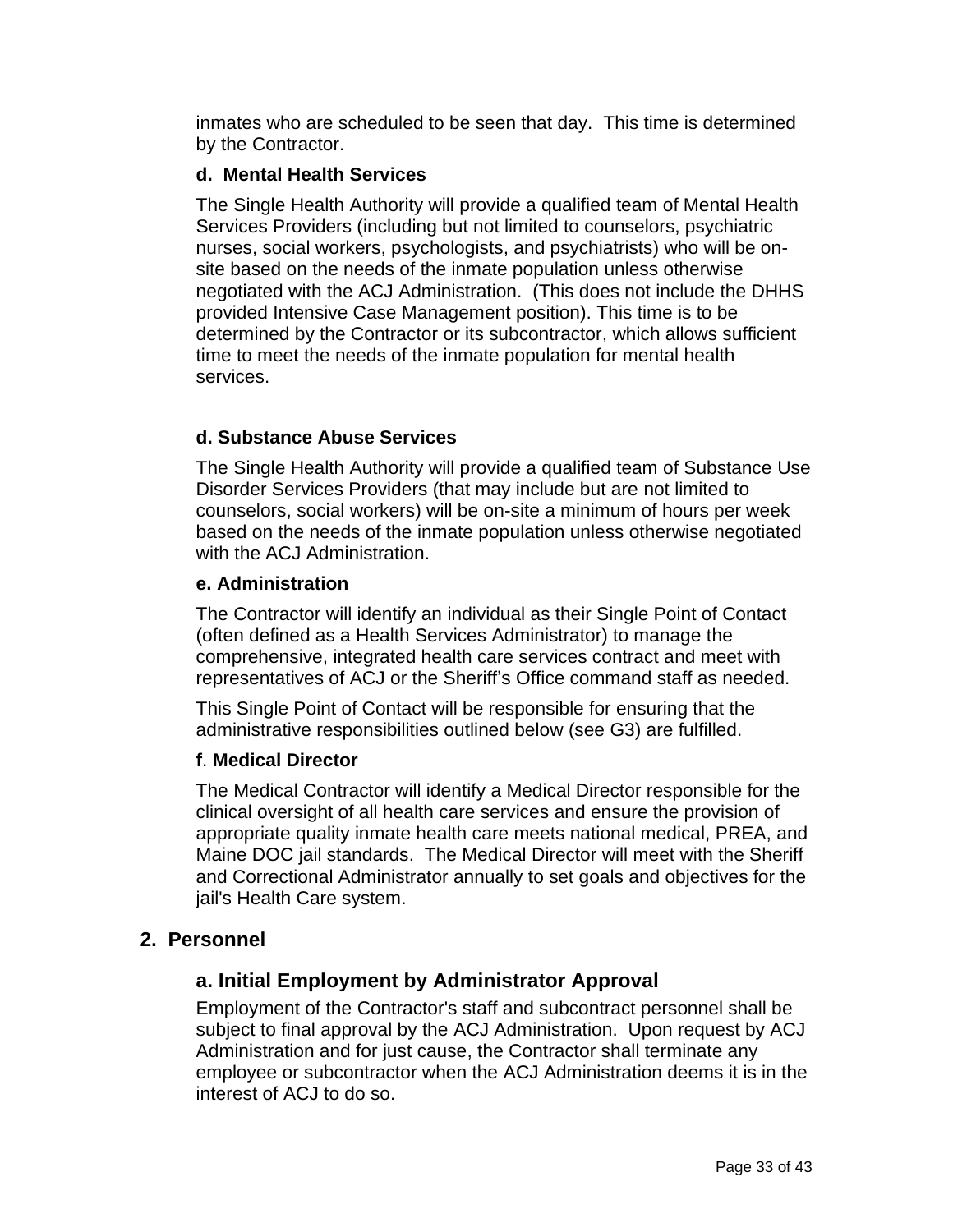## **b. Requirement to Pass Background Investigation**

All health care staff providing services to ACJ inmates must have a preapproved criminal background check and be licensed to practice in the State of Maine. Background checks will be conducted by the ACJ designated staff.

ACJ will take all reasonable, usual, and customary steps necessary to screen health care personnel to ensure that such personnel will not constitute a security risk to ACJ or the inmates.

## **c. Legal Compliance**

All personnel provided by the Contractor shall comply with all federal, state, and municipal laws, ordinances, rules and regulations, and licensing requirements, all applicable court orders, all ACJ directives, and all ACJ Policies and Procedures. All personnel provided by the Single Health Authority must be licensed and certified appropriate for their positions and functions.

The Contractor will provide to ACJ and keep on file at the jail all required licenses and certifications, all renewals of licenses and certifications, and any modifications to or restrictions on any licenses or certifications of staff providing services under the Contract.

## **d. Written job descriptions and performance expectations.**

The Contractor (s) shall provide each member of its comprehensive health care staff with written job descriptions and performance expectations that have been approved by ACJ and which clearly delineate the health care position's assigned responsibilities.

## **e. Coverage**

The Contractor (s) shall maintain all minimum staffing requirements as negotiated between the ACJ Administration and the Contractor for all health care services based on the inmate population's needs.

## **3. Administrative Responsibilities**

The Contractor shall be responsible for:

**a.** ensuring adherence of the health care staff to all federal, state, and municipal laws, ordinances, rules and regulations, all applicable court orders, all ACJ directives, and all ACJ Policies and Procedures.

**b.** ensuring that the medical and administrative staff report unusual problems or incidents to the ACJ administration as they occur.

**c.** ensuring that all inmate grievances about health care are investigated and responded to within the timeframe established by ACJ policies and procedures, PREA, and Maine DOC jail standards.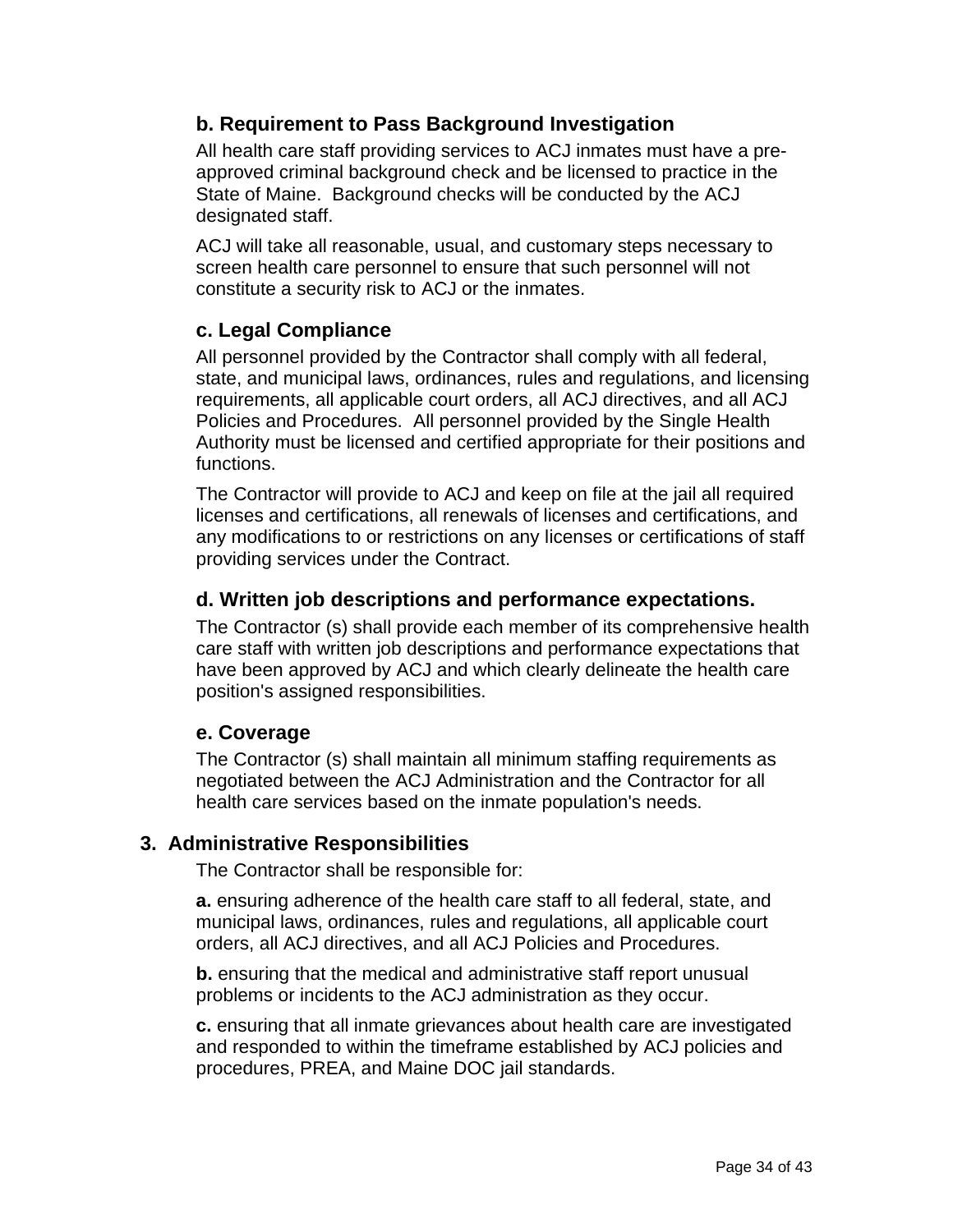**d.** ensuring that the health care status of inmates admitted to outside hospitals is reviewed and that the duration of the hospitalization is no longer than medically necessary.

**e.** ensuring that all health care contacts are documented in the inmate health care record in the proper format and in accordance with standard medical practice, PREA standards, and MDOC jail standards.

**e.** ensuring that a designee is available on-call 24 hours a day in order to ensure the orderly operation of the health care program.

**f.** ensuring that all efforts are expended to contain health care costs of the inmates.

**g.** ensuring the coordination between health service contractors and jail departments to fulfill Keep on Person medications, housing restrictions, clothing revisions, health apparatus authorizations, and special diets.

## **4. Personnel Policies**

### **a. Policies and Practices**

Each Bidder must describe in their proposals their recruitment practices, equal employment policies, employee continuing education program, employee performance review practices, and progressive discipline and termination policies.

### **b. Procedures**

The successful Bidder should be aware that written personnel procedures that govern the Contractor's employees and subcontracts must be kept on file at ACJ and updated regularly. The personnel procedures shall include, but not be limited to, provisions for familiarizing employees with statutes, rules and regulations, and ACJ Policies and Procedures concerning security, confidentiality, affirmative action, and nondiscrimination in service delivery and employment.

## **5. Orientation and Training**

All on-site health care personnel who provide services must complete the ACJ orientation and training program. Exceptions to this must be negotiated with the ACJ Administrator or designee.

All on-site health care personnel must meet PREA standards for pre-service and annual training for inmate contact positions.

## **6. Inmate Labor**

Inmates shall not be employed or otherwise engaged by either the Contractor or its subcontractors in the direct rendering of any health care services.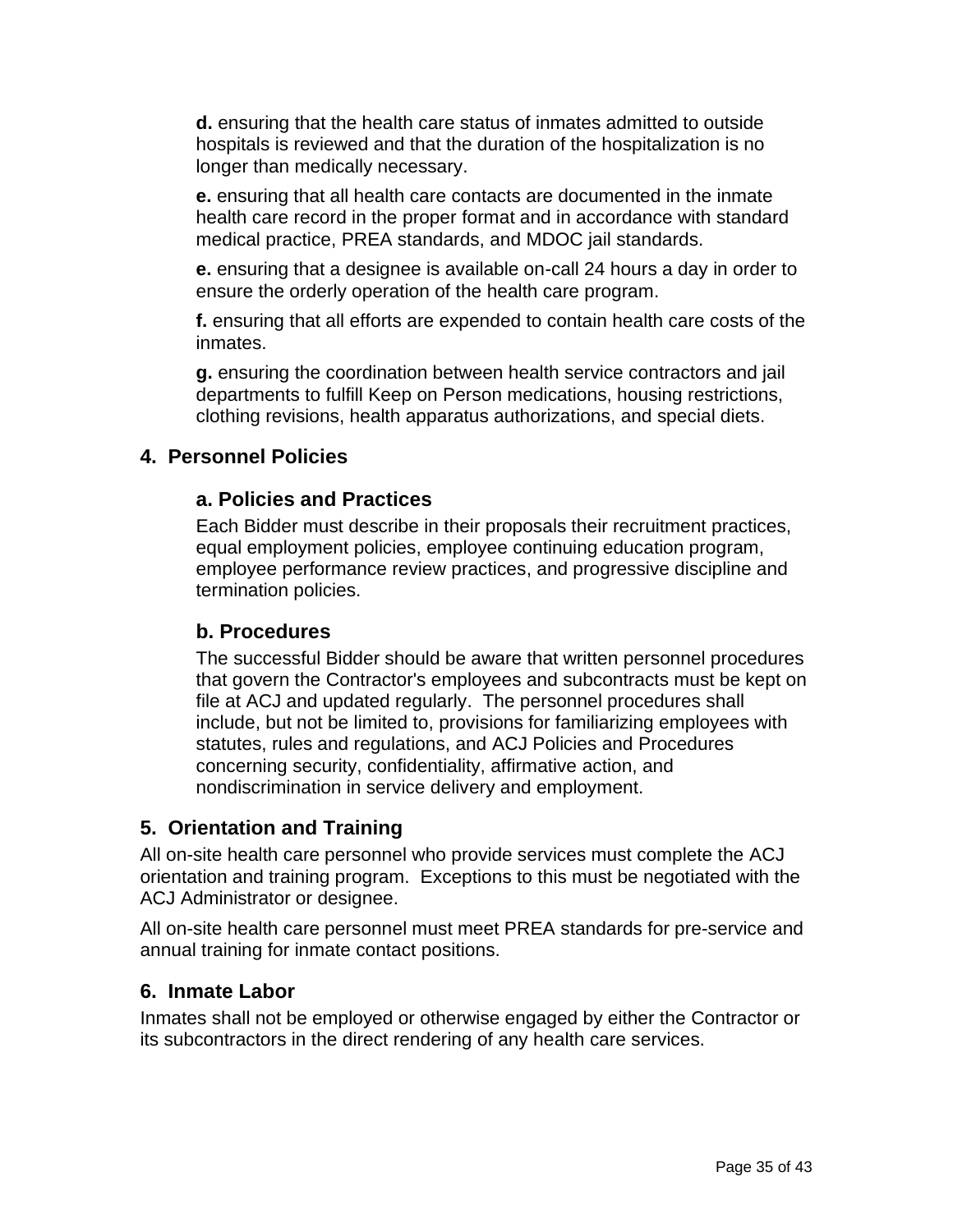## **F. Reports**

The Contractor (s) shall provide monthly staffing reports and schedules to the ACJ Administrator.

## **1. Monthly Utilization and Costs**

The Contractor shall have in place a tracking system indicating, at a minimum: staffing for each service, type of services provided, amount of services (number of services and amount of service hours), and responsiveness to requests (time from referral received until service is provided).

The Contractor shall submit monthly reports to the ACJ Administrator or designee concerning the overall operation of the comprehensive health care services program and the general health of persons committed to the facility's custody. The monthly reports will also document, in detail, all off-site referrals.

A monthly log of inmate health care grievances and the review and disposition of each grievance will be kept by the Contractor.

## **2. Quarterly**

The Single Health Authority will provide quarterly reports of service that identify problems in service delivery and any planned changes to remediate the issues.

The quarterly report will also include all off-site referrals and other costs incurred beyond the provider contract.

#### **3. Annual**

The Single Health Authority will develop and implement an annual written healthcare services plan with clear objectives, procedures, and quarterly compliance evaluation. The annual report must meet the Maine Jail Standards criteria.

## **G. Meetings**

### **1. ACJ Administration**

Periodic meetings (at least one per week) shall be held between the Single Health Authority and designated ACJ facility staff.

### **2. Health Care Staff**

Appropriate medical, mental health, substance abuse, and dental health service staff shall attend and participate in ACJ facility staff meetings when requested by the administration.

### **3. Community-Based Providers**

All contractor employees and subcontractors will attend treatment planning meetings with community-based providers as is reasonably required in order to ensure seamless delivery of comprehensive health care services from the ACJ facility into the community.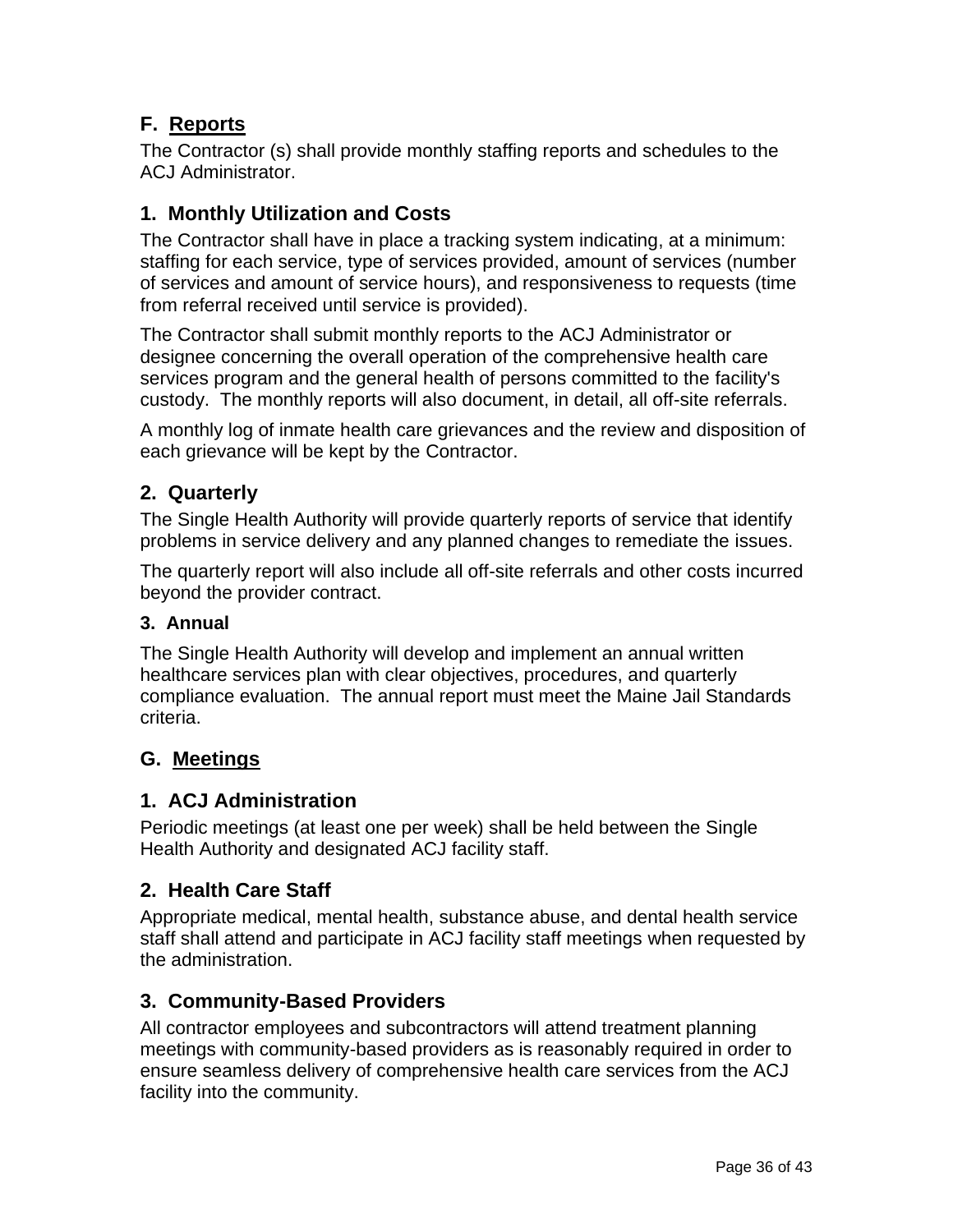## **H. General Specifications**

#### **1. Facility Requirements**

**a.** ACJ agrees to provide the Single Health Authority with secured clinical and office space necessary to provide the health care services.

**b**. ACJ will keep and maintain such clinical and office space with appropriate sanitary standards.

**c**. ACJ will keep and maintain ACJ equipment in good order and repair. The Single Health Authority shall be responsible for inspecting its equipment and ordering any needed repairs at its expense.

**d**. ACJ shall furnish housekeeping, laundry, and other services as may be required for the proper operations of the services provided by the Single Health Authority. Sanitation and maintenance, as would generally be done by a provider, will be the responsibility of the Single Health Authority.

**e**. ACJ shall support the Contractor's activities in carrying out comprehensive health care services such as correctional staff and other support deemed necessary through ACJ policy and procedures.

**f**. ACJ will maintain all health care equipment provided within the facility at the ACJ opening; the Contractor will be responsible for providing any additional medical equipment required.

### **2. Health Care Records**

**a**. The administrative Contractor shall maintain complete, accurate, and confidential consolidated health care records: medical, mental health, substance abuse, and dental records; separate from the ACJ confinement records of the Inmate in compliance with HIPPA and all municipal, state, and federal regulations and laws.

**b**. The consolidated health care records are and will remain the property of ACJ. The Sheriff and Jail Administrator will have access to and copies of records on request.

**c.** All health care service documentation and information will be entered into the ACJ electronic jail management system. The health information will have a separate security level, and access will be limited to appropriate health care personnel.

**d**. The Contractor must follow all ACJ Policies and Procedures relating to access to and confidentiality of the health care records.

**e**. Responses to all Freedom of Information Act requests will be coordinated through the designated ACJ staff member.

### **3. Security Responsibilities**

All health care personnel, whether employees or subcontractors, must follow the ACJ Policies and Procedures relating to security. This may include restrictions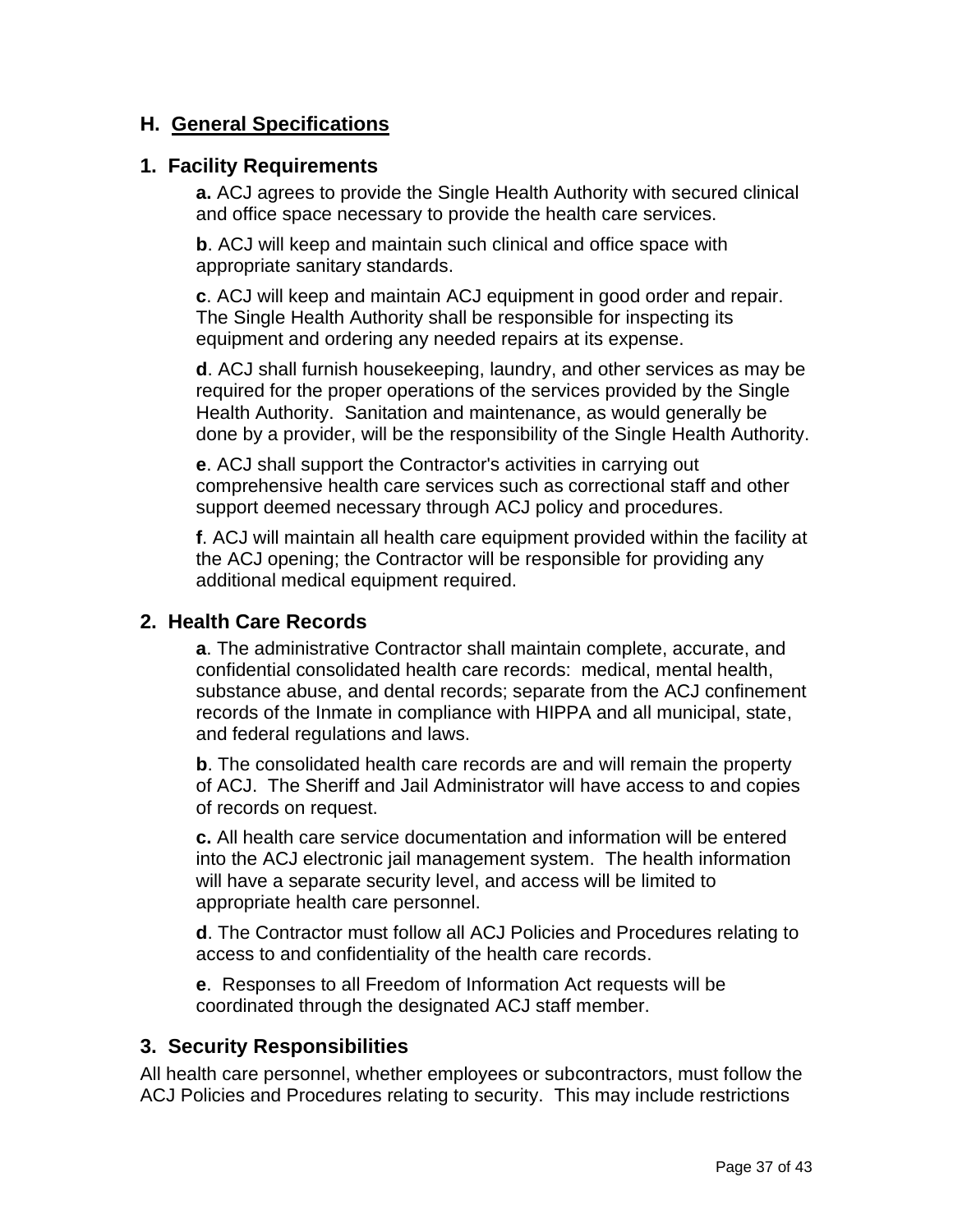on dress, items allowed into the facility, requirements for security screenings, and various levels of search when authorized by the policy.

## **4. First Aid Kits**

ACJ will be responsible for providing standard correctional emergency first aid kits in all housing areas. The Contractor will be responsible for the routine monthly auditing of the first aid kits and maintaining them.

## **5. Quality Assurance and Review Programs**

The Contractor (s) shall comply with all applicable ACJ, PREA, and Maine DOC Policies and Procedures relating to quality assurance and review.

The Contractor shall be responsible for establishing a health care utilization review process appropriate to comprehensive health care services provision for inmate health care provided by the Contractor and its subcontractors.

The Contractor shall ensure that all medical services are provided most costeffectively. The Contractor shall utilize practices that ensure effective care and cost containment in future years.

## **6. Audits and Reviews**

The Contractor will fully cooperate with the Maine Department of Corrections for any required audits of the comprehensive health care services as well as with other audits or reviews as may be contracted for by the County, which may include: PREA, ACA, NCHCC, and DHS Food Service. This cooperation includes: preparing for, maintaining all required records and data, and actively participating in the audit.

### **7. Preference for On-Site Services**

The County and ACJ encourage contractors to provide all health care services on-site to contain costs and ensure security. Only those health care services with no on-site alternative shall be provided off-site. If a non-emergency service must be provided off-site, the transportation will be coordinated with ACJ. The Inmate will not be informed of the date and time of the transport.

## **I. Proposed Budget**

## **1. Base Costs**

The Bidder shall provide a detailed initial 12-month budget for the comprehensive health care services program (medical, mental health, substance abuse, dental and ancillary services) or individual service being bid. This budget will be charted at each population level.

For planning purposes, the Bidder shall submit an estimated cost for off-site inmate health care costs based on their experience with similar populations.

The Bidder shall outline its billing and payment requirements.

### **2. Co-Payment for Inmates**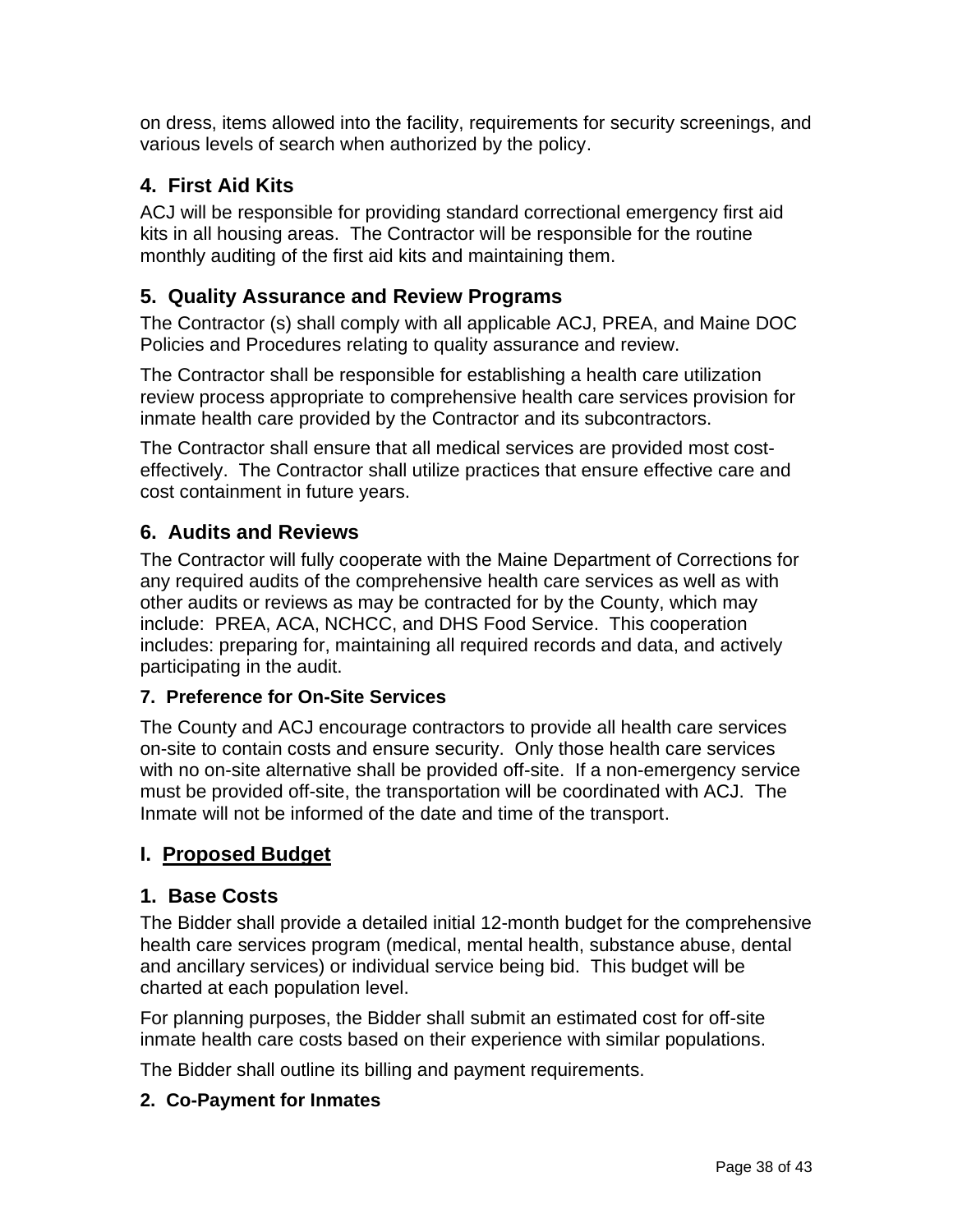ACJ desires to obtain co-pay from inmates whenever possible. The contractors shall cooperate in ensuring that the Co-Payment Program is administered in accordance with ACJ Policies and Procedures, MDOC jail standards, applicable law, PREA, and ACA standards.

In the proposal, the Bidder should suggest a plan and strategies for implementing a Co-Payment Program and maximizing reimbursement to ACJ under the program. It is acknowledged the contractors will not collect or handle inmate copayments. The County will determine the use of inmate fees

## **3. Third Party Reimbursements**

The Bidder should describe how they will seek and coordinate third-party insurance reimbursement, where possible, for inmate medical services provided by the Contractor.

The Contractor will describe how they would pursue and establish operational procedures to routinely seek all insurance claims and government reimbursement for medical treatment provided.

## **4. Health Care Cost Control**

The Contractor will be expected to provide health care at accepted per inmate cost levels. The Bidder should propose a plan for implementing and operating a cost-containment program.

The plan must include but need not be limited to the mechanisms by which the Bidder plans to control health care costs, areas in which cost savings will be achieved, and describe evidence of the success of such a program at any other healthcare site.

## **J. Proposal Instructions**

## **1. Proposal Preparation Instructions**

All proposals shall be complete and carefully worded and must convey all of the information requested by the County. If significant errors are found in the Bidder's proposal, or if the proposal fails to conform to the essential requirements of the RFP, the County will be the judge as to whether that variance is significant enough to reject the proposal.

Proposals should be prepared simply and economically, providing a straightforward, concise description of the Bidder's capabilities to satisfy the requirement of the RFP. Emphasis should be on completeness and clarity of content. When requested to address specific sections of the RFP, the Bidder shall reference the response with the RFP's section number, and the answers shall be in the same numerical order as the RFP sections.

Proposals shall be submitted in a sealed package. The outside of the package shall indicate the name of the company/organization submitting the proposal and be marked "ACJ HEALTH CARE SERVICES." If the proposal is for a single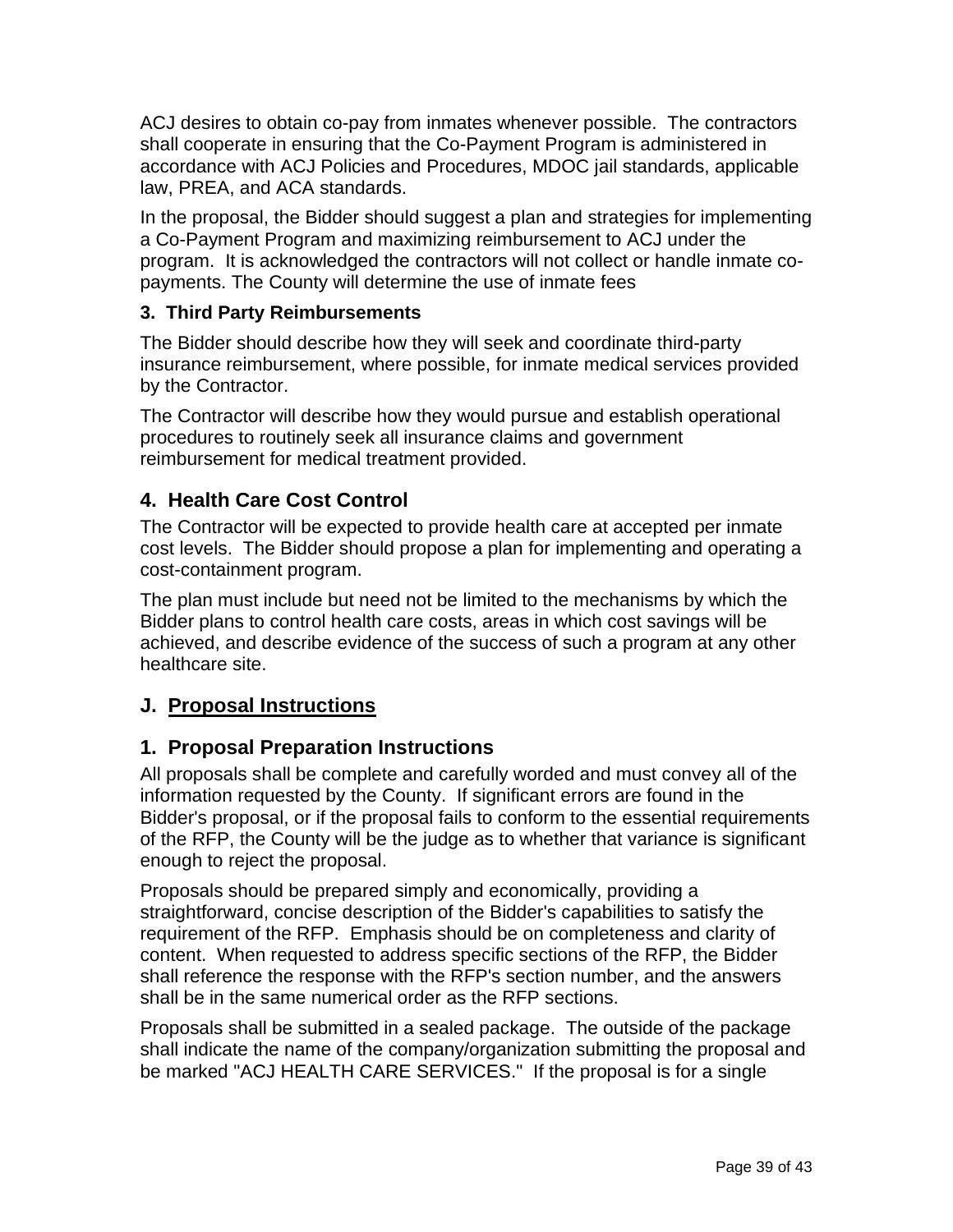section of health care services, it will be marked as above, and the section that the bid proposal affects in all caps below.

Example: ACJ HEALTH CARE SERVICES;

MENTAL HEALTH

Proposals should include statements on what sections of the proposal are specifically addressed and proposed pricing by population tiers.

## **2. Proposal Format**

Proposals shall be concise and conform to the outline listed below.

Please Index each Section as outlined in this document by section number and letter.

## **3. Evaluation Criteria**

Each proposal will be reviewed by a Proposal Review Committee. They will use an objective point assignment to score the relative strengths and weaknesses of the proposals.

## **4. Selection Criteria**

Each proposal will be evaluated as to the Bidder's ability to meet the specification in the RFP. Any applicant who does not meet all of the specifications in the RFP or specific section being bid on may be disqualified from further consideration. The categories will be evaluated as follows:

**a**. Proposal Presentation: format, clarity, completeness, thoroughness, and willingness to meet the requirements and specifications in the RFP;

**b**. Qualifications: financial stability, ability to perform, experience, references;

**c**. General Specifications: ability to meet the requirements of the RFP;

**d**. Scope of Work: the ability of the Bidder to fulfill the responsibilities of a Single Health Authority and the ability of the Bidder and/or proposed subcontractors to provide the comprehensive medical, mental health, substance abuse, dental and ancillary services required; enhancements beyond those specified in the RFP which further enhance the delivery of comprehensive health care services to the inmate population at ACJ;

**e**. Staffing and Personnel Requirements: staffing plans proposed and ability to recruit and supervise staff and the delivery of comprehensive health care services as required in the RFP;

**f.** Ability to meet the requirements of Reports, Meetings, and Policies and Procedures;

**g**. History and willingness to collaborate with providers from a variety of health care disciplines within the facility and the community;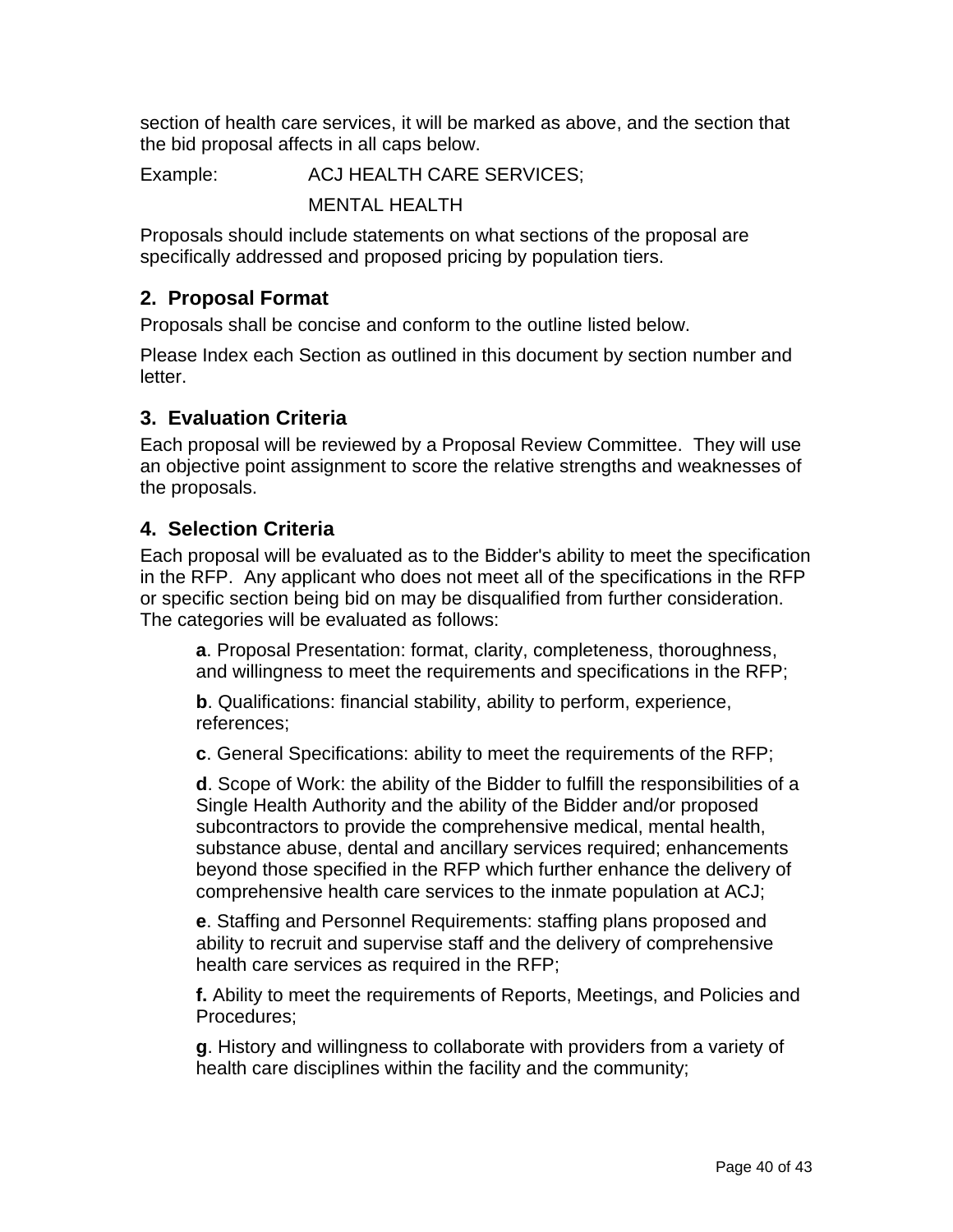**h**. Cost of the proposed budget: ability and willingness to develop an effective cost containment program and procedures;

**i**. Experience and credentials of the proposed Health Services Administrator/Single Point of Contact.

### END

#### REQUEST FOR PROPOSALS

#### FOR

### INMATE MEDICAL CARE SERVICES,

#### INMATE MENTAL HEALTH AND SUBSTANCE ABUSE CARE SERVICES

at the

#### Aroostook County Jail